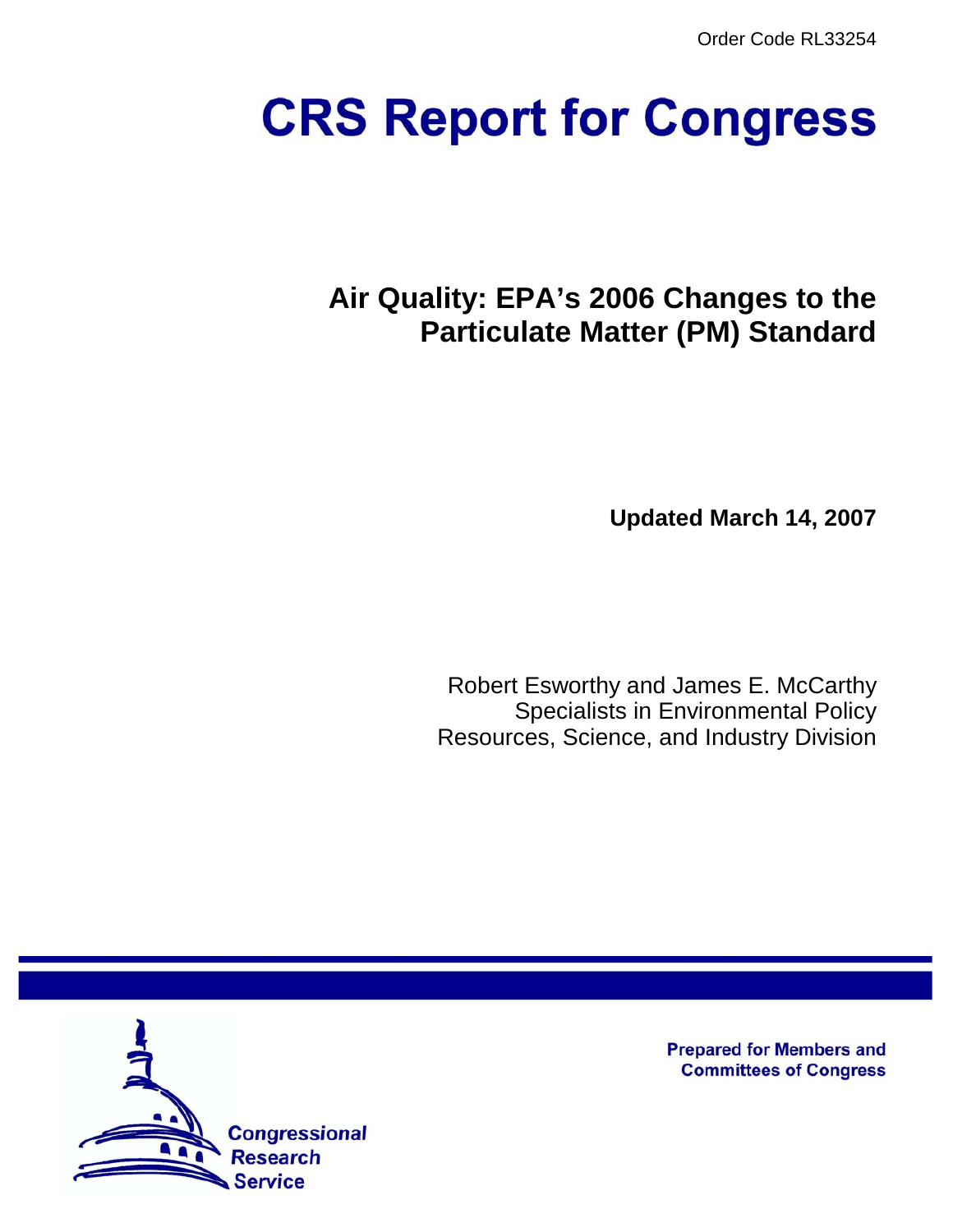# Air Quality: EPA's 2006 Changes to the Particulate Matter (PM) Standard

#### **Summary**

On October 17, 2006, the EPA published its final revisions to the National Ambient Air Quality Standards (NAAQS) for particulate matter (particulates, or PM). The EPA reviewed more than 2,000 scientific studies and found that the evidence continued to support associations between exposure to particulates in ambient air and numerous significant health problems, including aggravated asthma, chronic bronchitis, reduced lung function, heart attacks, and premature death in people with heart or lung disease. Based on several analytical approaches, the EPA estimated that compliance with the new NAAQS will prevent 1,200 to 13,000 premature deaths annually, as well as substantial numbers of hospital admissions and missed work or school days due to illness. Although a tightening of the standards, the new particulates NAAQS are not as stringent as recommended by EPA staff or the independent scientific advisory committee (Clean Air Scientific Advisory Committee, or CASAC) mandated under the Clean Air Act.

The new particulates NAAQS strengthen the pre-existing (1997) standard for "fine" particulate matter 2.5 micrometers or less in diameter ( $PM_2$ ) by lowering the allowable *daily* concentration of  $PM<sub>2.5</sub>$  in the air. The new daily standard averaged over 24-hour periods is reduced from 65 micrograms per cubic meter ( $\mu$ g/m<sup>3</sup>) to 35  $\mu$ g/m<sup>3</sup>. However, the *annual* PM<sub>2.5</sub> standard, which is set in addition to the daily standard to address human health effects from chronic exposures to the pollutants, is unchanged from the 1997 standard of 15  $\mu$ g/m3, although the CASAC had recommended a tighter annual standard in the range of 13 to 14  $\mu$ g/m<sup>3</sup>. Eighty-eight million people live in the 208 counties designated as "nonattainment" areas for the 1997 PM<sub>2.5</sub> NAAQS.

The new 2006 particulates NAAQS also retain the 24-hour standard and revoke the annual standard for slightly larger, but still inhalable, particles less than or equal to 10 micrometers  $(PM_{10})$ . The EPA abandoned its proposal to replace the particle size indicator of  $PM_{10}$  with a range of 10 to 2.5 micrometers ( $PM_{10-2.5}$ ), and did not follow through on its proposal to exclude any mix of particles "dominated by rural windblown dust and soils and PM generated by agricultural and mining sources."

In addition to the divergence from the CASAC's recommendation, several elements of the new 2006 particulates NAAQS may prove controversial, including the decision not to exclude rural sources from the coarse particle standard. Some have also questioned the EPA's strengthening of the standard for *all* fine particles, without distinguishing their source or chemical composition. In late December 2006, several states and industry, agriculture, business, and public advocacy groups petitioned the D.C. Circuit Court of Appeals to review the new 2006 particulates NAAQS. The establishment of particulates NAAQS in 1997 proved controversial and included extensive congressional oversight. Congress may conduct oversight of the new 2006 particulates NAAQS, given the potential public health and economic impacts.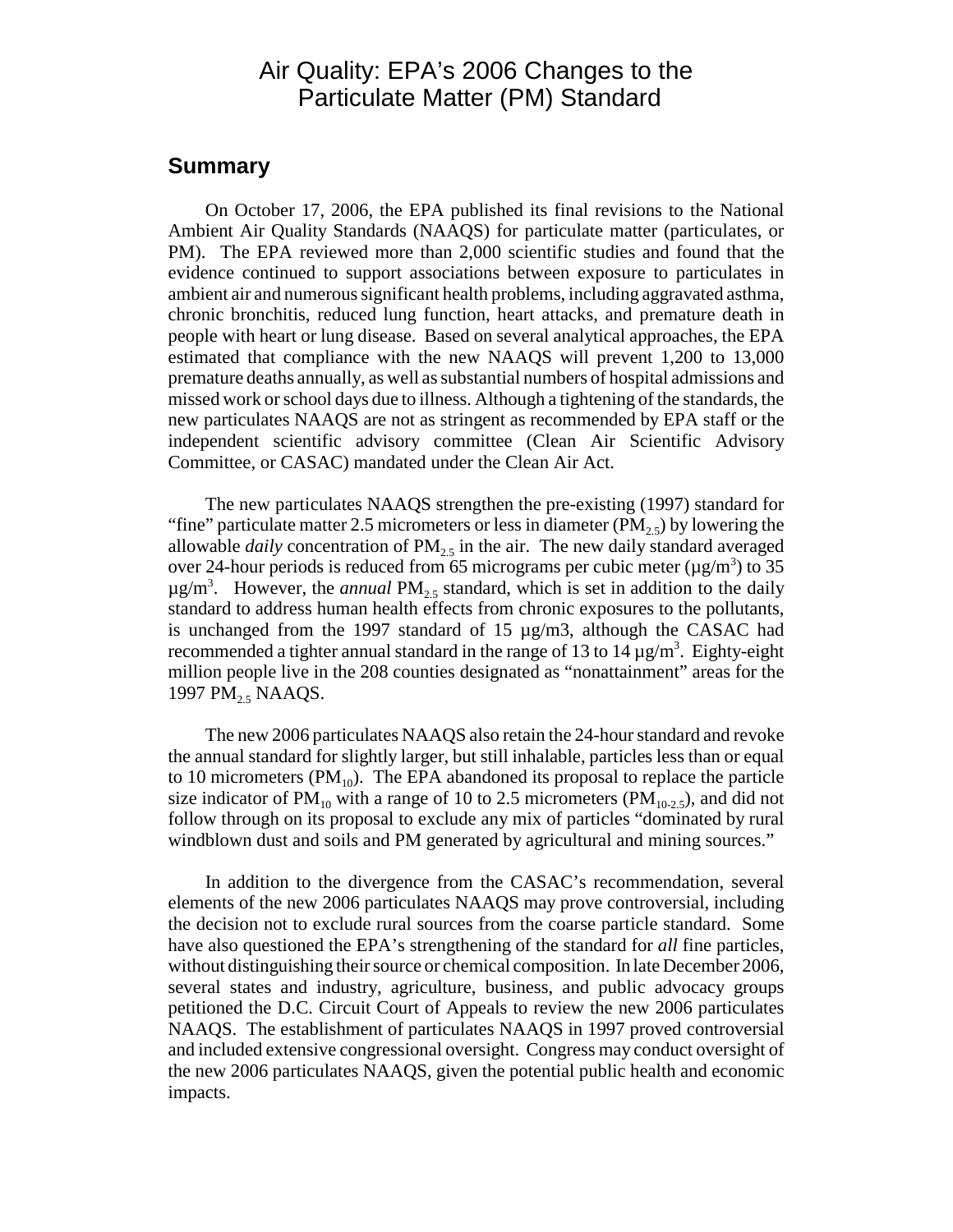# **Contents**

| Geographical Nonattainment Areas: Potential Impacts  10               |
|-----------------------------------------------------------------------|
|                                                                       |
|                                                                       |
| Potential Health Benefits of a More Stringent $PM_{2.5}$ Standard  19 |
|                                                                       |
|                                                                       |
|                                                                       |
|                                                                       |
|                                                                       |
| Synopses of Stakeholder Reaction to the New 2006 Particulates         |
|                                                                       |
|                                                                       |

# **List of Figures**

| Figure 1. Status of Current PM <sub>10</sub> Nonattainment Areas Based on 2003-2005 |  |
|-------------------------------------------------------------------------------------|--|
|                                                                                     |  |
| Figure 2. Counties Exceeding Revised $PM_{2.5}$ Standards, Based on                 |  |
|                                                                                     |  |

# **List of Tables**

| Table 1. Primary (Health) NAAQS for $PM_{25}$ and $PM_{10}$ : Final Revisions (2006), |  |
|---------------------------------------------------------------------------------------|--|
|                                                                                       |  |
| Table 2. EPA's Estimated Total Annual Monetized Benefits and Costs of                 |  |
|                                                                                       |  |
| Table 3. EPA's Predicted Reductions in Adverse Health Effects Annually in             |  |
|                                                                                       |  |
| Table 4. Counties with Monitors Identified by EPA To Be in Nonattainment              |  |
|                                                                                       |  |
| Table 5. $PM_{25}$ Primary (Health) NAAQS: Final (2006), Proposed and                 |  |
|                                                                                       |  |
| Table 6. EPA's Predicted Reductions in Adverse Health Effects Annually in             |  |
| 2020 Associated with Meeting the New $PM25$ NAAQS and a More                          |  |
|                                                                                       |  |
|                                                                                       |  |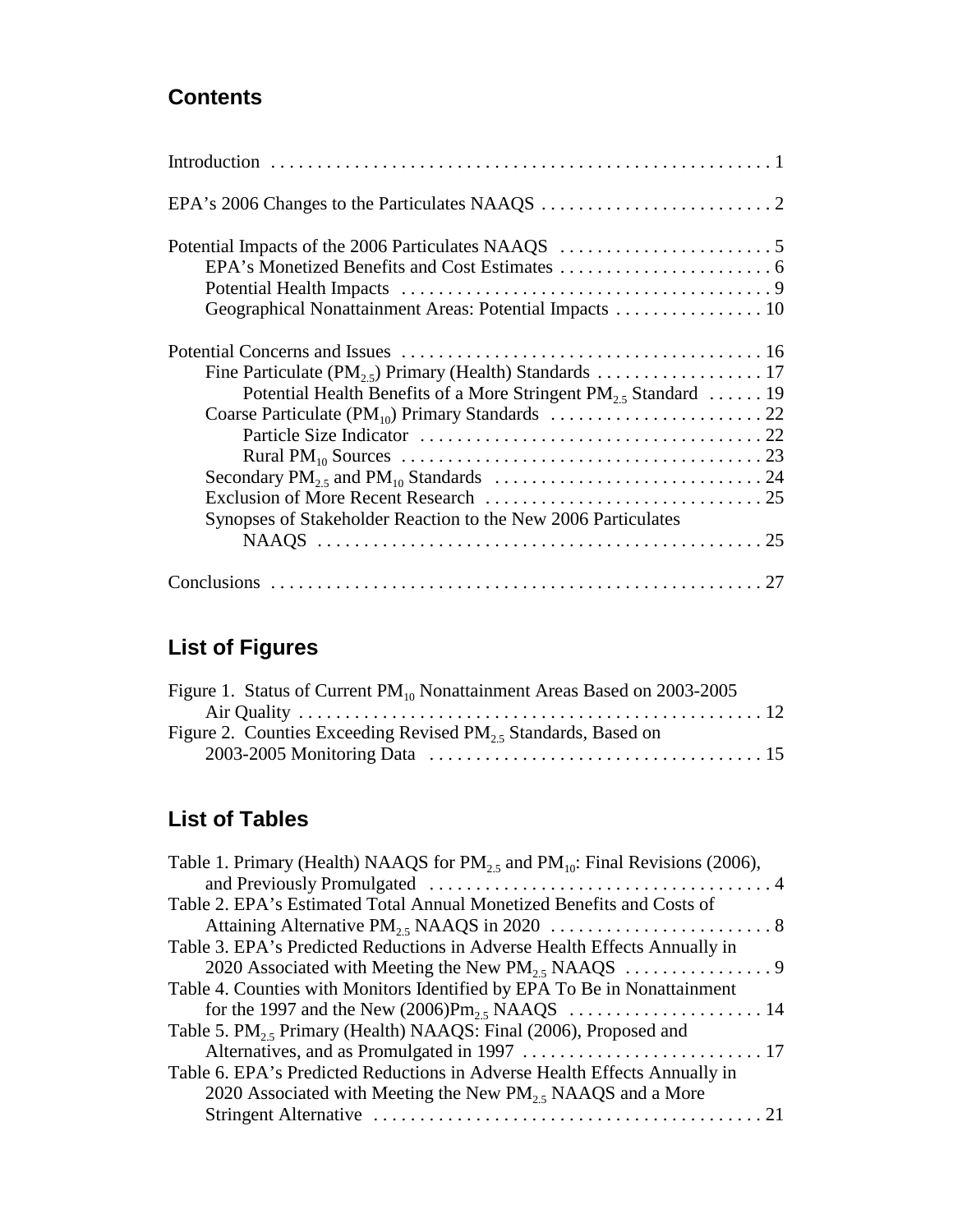# Air Quality: EPA's 2006 Changes to the Particulate Matter (PM) Standard

# **Introduction**

The EPA has identified and promulgated National Ambient Air Quality Standards (NAAQS) under the Clean Air Act  $(CAA)^1$  for six principal pollutants classified by the agency as "criteria pollutants": particulate matter (PM), ozone ( $O_3$ , a key measure of smog), nitrogen dioxide (NO<sub>2</sub>, or, inclusively, nitrogen oxides,<sup>2</sup> NOx), sulfur oxides (SOx, or, specifically,  $SO<sub>2</sub>$ ), carbon monoxide (CO), and lead (Pb). On October 17, 2006,<sup>3</sup> the EPA published its revisions to the NAAQS for particulates to provide protection against potential health effects associated with short- and long-term exposure to particulate matter (including chronic respiratory disease and premature mortality).

The EPA's newly promulgated particulates NAAQS modify the standards established in 1987<sup>4</sup> that focused on particles smaller than 10 microns (PM<sub>10</sub>, or coarse particles) and standards for "fine" particles smaller than 2.5 microns ( $\overline{PM}_{2.5}$ ) introduced for the first time with the promulgation of the 1997 PM NAAQS.<sup>5</sup> The 2006 revision to the particulates NAAQS are the culmination of the EPA's most recent statutorily required periodic review,<sup>6</sup> based on its evaluation and analysis of more than 2,000 scientific studies available between 1997 and 2002, and on determinations made by the Administrator. Prior to this, the most recent changes to any NAAQS, a strengthening of the particulate matter and ozone standards, were promulgated jointly in 1997. The EPA's recently completed review of the particulates NAAQS and of the scientific criteria for setting the standards was initiated not long after the 1997 promulgation.

While the new 2006 particulates NAAQS generally tighten the air quality standards for particulate matter, the action has caused considerable controversy, including concerns that the standards are outside the range recommended by both EPA staff and by the scientific advisory panel established by the Clean Air Act

<sup>&</sup>lt;sup>1</sup> Sections 108-109 of the Clean Air Act (CAA).

<sup>&</sup>lt;sup>2</sup> The NAAQS is for NO<sub>2</sub>; nitrogen gases that are ozone precursors are referred to as NOx.

<sup>3</sup> 71 *Federal Register* 61143-61233, Oct. 17, 2006. Available on EPA's website at [http://epa.gov/pm/actions.html].

<sup>4</sup> 52 *Federal Register* 24634-24715, July 1, 1987.

<sup>5</sup> 62 *Federal Register* 38652-38896, July 18, 1997.

 $6$  Section 109(d)(1) of the CAA. According to the statute, the EPA is required to review the latest scientific studies and either reaffirm or modify the NAAQS every five years.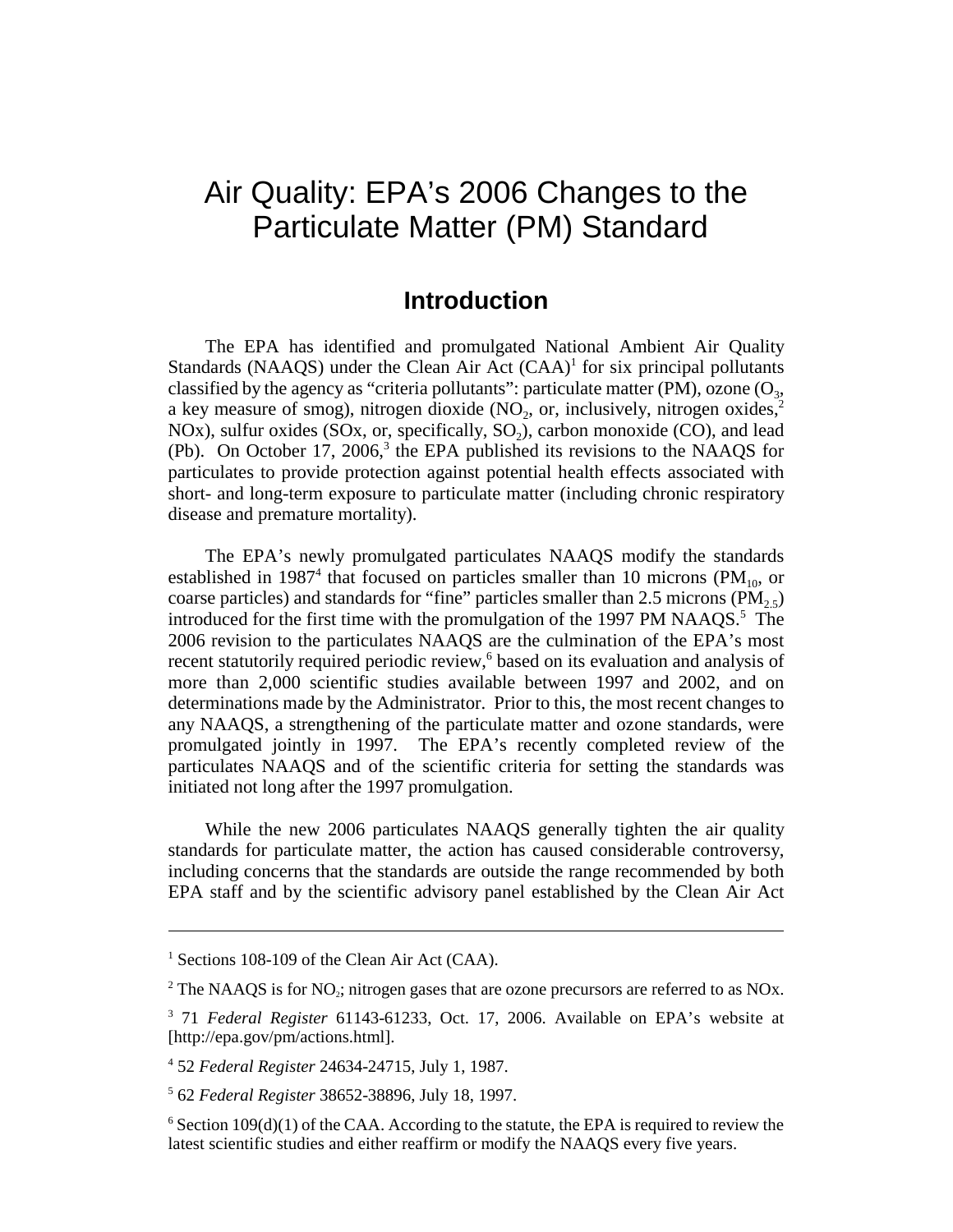(CAA).<sup>7</sup> Conversely, some continue to contend that available data do not support the need for stricter standards or, in some cases, even the standards as promulgated in 1997. In late December 2006, 13 states and the District of Columbia petitioned the U.S. Court of Appeals for the District of Columbia Circuit to review the new 2006 particulates NAAQS. In addition, several groups representing various industry and agriculture interests (including coal, iron, steel, and corn refiners; oilseed processors; farmers; and cattle and pork producers, as well as environmental and public health organizations) also filed petitions to the court challenging the new 2006 NAAQS. The new 2006 particulates NAAQS are expected to continue to generate national interest and national debate, and possibly oversight in Congress, as did the previous changes to the particulates standards promulgated in 1997.

In order to better understand EPA's actions, this report provides an analysis of the agency's final 2006 revisions to the particulates NAAQS, and the estimated costs and benefits of the new standards and of a more stringent alternatives analyzed. The report concludes by highlighting concerns and issues raised regarding the revisions to the particulates standards, including those of the science advisory committee (Clean Air Scientific Advisory Committee, or CASAC), and actions in Congress.

# **EPA's 2006 Changes to the Particulates NAAQS**

Establishing NAAQS does not directly limit emissions; rather, it represents the EPA Administrator's formal judgment regarding the level of ambient pollution that will protect public health with an *adequate margin of safety*. Under Sections 108- 109 of the CAA, Congress mandated that the EPA set national ambient (outdoor) air quality standards for pollutants whose emissions "may reasonably be anticipated to endanger public health (primary standards) or welfare<sup>8</sup> (secondary)" and "the presence of which in the ambient air results from numerous or diverse mobile or stationary sources." The statute further requires that every five years EPA review the latest scientific studies and either reaffirm or modify previously established NAAQS.

The CAA is quite specific about certain steps for establishing and reviewing NAAQS, particularly with regard to the preparation of a "criteria document" that summarizes the scientific information and resulting criteria that the EPA Administrator will use to determine the final standard and the procedural process for promulgating the standard. The Act also established the Clean Air Scientific Advisory Committee to review criteria and standards, and to advise the Administrator.<sup>9</sup> The CASAC augments its own resources by creating a review panel

<sup>7</sup> Section 109(d)(2)of the Clean Air Act.

<sup>&</sup>lt;sup>8</sup> The use of public welfare in the CAA "includes, but is not limited to, effects on soils, water, crops, vegetation, manmade materials, animals, wildlife, weather, visibility, and climate, damage to and deterioration of property, and hazards to transportation, as well as effects on economic values and on personal comfort and well-being, whether caused by transformation, conversion, or combination with other air pollutants" (42 U.S.C. 7602(h)).

<sup>&</sup>lt;sup>9</sup> For a discussion of recent issues regarding the CASAC, focusing on the statutory and (continued...)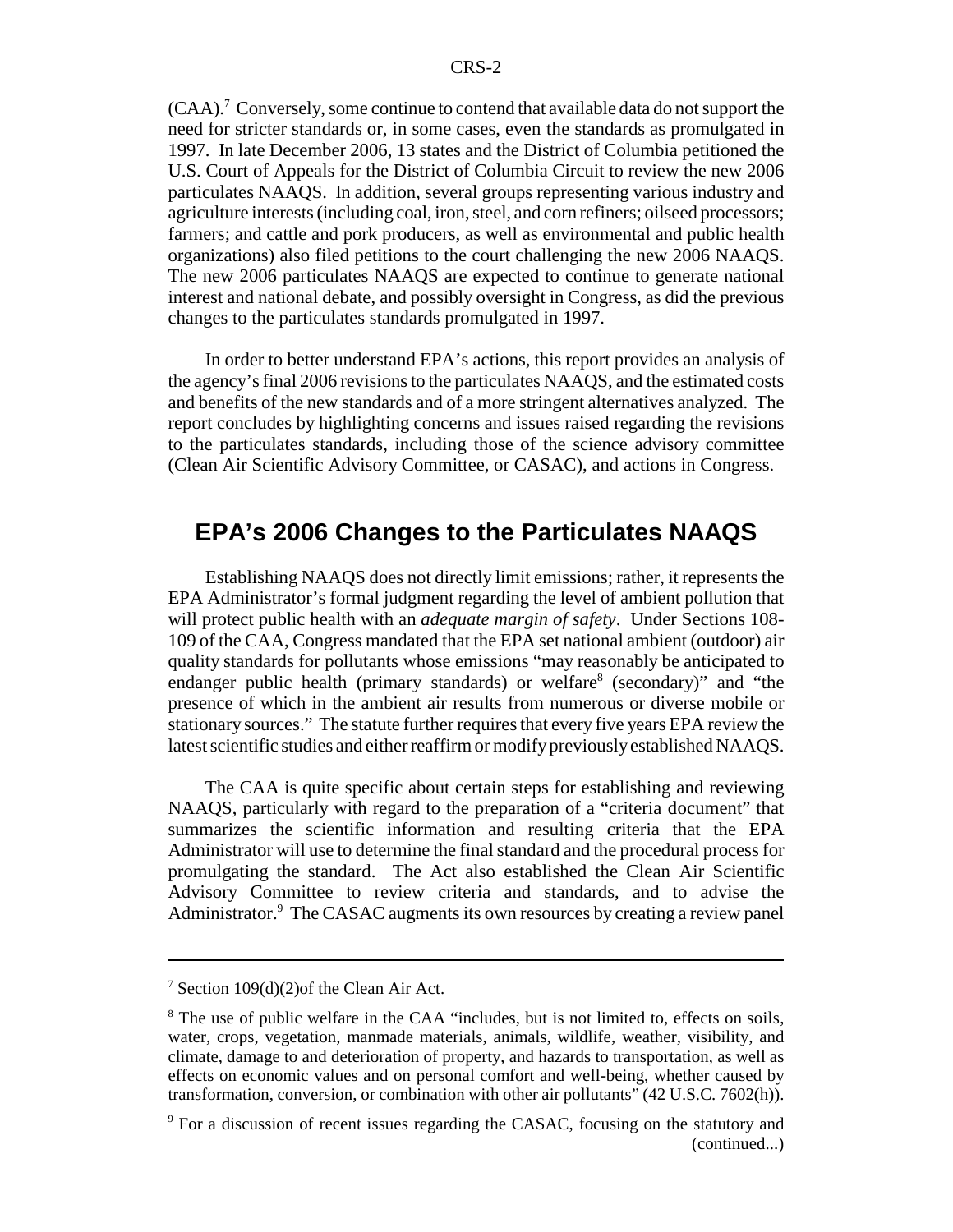of scientists with expertise specific to the pollutant in question. The PM review panel consisted of 22 national experts, primarily academics and independent researchers.10 In addition to the CAA requirements, the EPA has chosen to add the preparation of a "staff paper" that summarizes the criteria document and lays out policy options. The CASAC also formally reviews the EPA staff paper.<sup>11</sup>

The EPA's most recent review found that the scientific evidence since 1997 reinforced the associations between exposure to particulates and numerous cardiovascular and respiratory health problems, including aggravated asthma, chronic bronchitis, reduced lung function, irregular heartbeat, nonfatal heart attacks, and premature death. The CASAC found that the numerous epidemiological studies EPA reviewed "...have shown statistically significant associations between the concentrations of ambient air  $PM_2$ , and  $PM_{10}$  (including levels that are lower than the 1997 particulates NAAQS) and excess mortality and morbidity."12 Further, the EPA concluded, and most of the CASAC panel concurred, that the scientific evidence supported modifying the particulates standards.

The primary NAAQS for both PM<sub>2.5</sub> and PM<sub>10</sub> include an *annual* and a *daily* (24-hour) limit. To attain the annual standard, the three-year average of the weighted annual arithmetic mean PM concentration at each monitor within an area must not exceed the maximum limit set by the agency. The 24-hour standards are a concentration-based percentile form, indicating the percentage of the time that a monitoring station can exceed the standard. For example, a  $98<sup>th</sup>$  percentile 24-hour standard indicates that a monitoring station can exceed the standard 2% of the days during the year.

As modified and published in the October 17, 2006, *Federal Register* Notice, the primary  $PM_{2.5}$  and  $PM_{10}$  standards are as follows:

• **PM<sub>2.5</sub>:** strengthens the *daily* (24-hour) standard, which currently allows no more than 65 micrograms per cubic meter ( $\mu$ g/m<sup>3</sup>), by setting a new limit of 35  $\mu$ g/m<sup>3</sup>, based on the three-year average of the 98<sup>th</sup> percentile of 24-hour PM<sub>2.5</sub> concentrations; retains the annual standard at 15 µg/m<sup>3</sup>.

<sup>&</sup>lt;sup>9</sup> (...continued)

historical role of CASAC and various proposals for change, see CRS report RL33807, *Air Quality Standards and Sound Science: What Role for CASAC?* by James E. McCarthy.

<sup>&</sup>lt;sup>10</sup> For information regarding the CASAC PM review panel see [http://www.epa.gov/ sab/panels/casacpmpanel.html].

 $11$  The EPA October 2004 criteria document and December 2005 staff paper, the CASAC reviews, and related information supporting the 2006 revisions to the particulates NAAQS are available at [http://www.epa.gov/ttn/naaqs/standards/pm/s\_pm\_index.html].

<sup>12</sup> CASAC Particulate Matter (PM) review of EPA's *Review of the National Ambient Air Quality Standards for Particulate Matter: Policy Assessment of Scientific and Technical Information (Second Draft PM Staff Paper, January 2005*, EPA-SAB-CASAC-05-007, June 6, 2005), available at [http://www.epa.gov/sab/panels/casacpmpanel.html].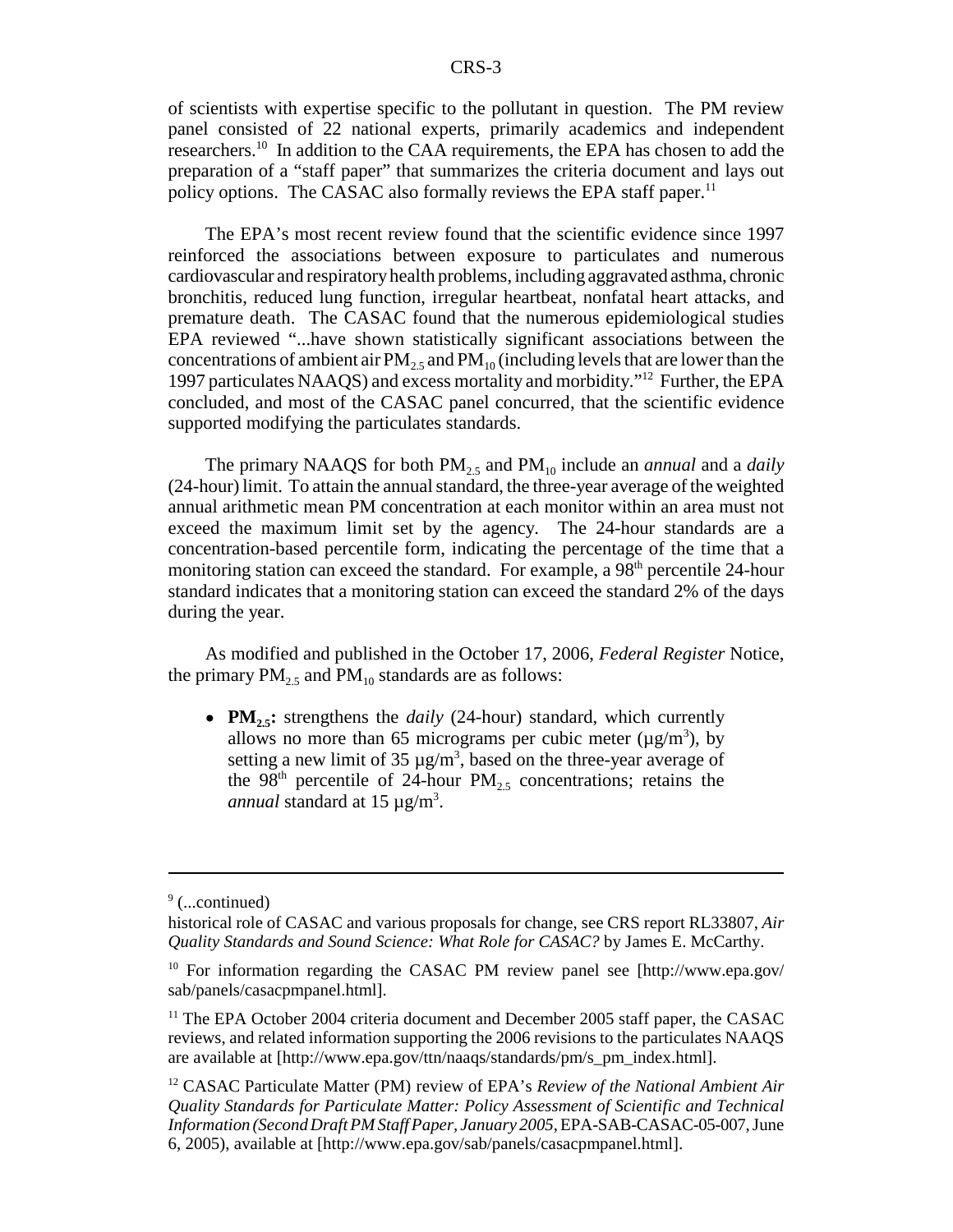•  $PM_{10}$ : retains the *daily* (24-hour) standard at  $150 \,\mu g/m^3$  but changes from the 99th percentile to no more than one exceedance per year on average over three years; eliminates the *annual* maximum concentration (50  $\mu$ g/m<sup>3</sup>) standard for PM<sub>10</sub>.<sup>13</sup>

For  $PM_{2.5}$  and  $PM_{10}$ , the secondary (welfare) NAAQS are the same as the primary standards. **Table 1** below provides a comparison of the newly revised primary NAAQS with those previously promulgated for both  $PM_{2.5}$  and  $PM_{10}$ .

|                                | <b>Previous NAAQS</b>      | <b>EPA Final Rule (2006)</b> |  |  |  |  |
|--------------------------------|----------------------------|------------------------------|--|--|--|--|
| $PM_{25}$ (Fine)               |                            |                              |  |  |  |  |
| 24-Hour Primary Standard       | 65 $\mu$ g/m <sup>3</sup>  | $35 \mu g/m^3$               |  |  |  |  |
| <b>Annual Primary Standard</b> | $15 \mu g/m^3$             | $15 \mu g/m^3$               |  |  |  |  |
| $PM_{10}$ (Coarse)             |                            |                              |  |  |  |  |
| 24-Hour Primary Standard       | 150 $\mu$ g/m <sup>3</sup> | $150 \mu g/m^3$              |  |  |  |  |
| <b>Annual Primary Standard</b> | 50 $\mu$ g/m <sup>3</sup>  | Revoked                      |  |  |  |  |

#### Table 1. Primary (Health) NAAQS for PM<sub>2.5</sub> and PM<sub>10</sub>: Final **Revisions (2006), and Previously Promulgated**

**Source:** Prepared by the Congressional Research Service (CRS), with information from the EPA's final particulates NAAQS (71 *Federal Register* 61143-61233, Oct. 17, 2006), and related technical documents,14 available at [http://www.epa.gov/air/particles/actions.html].

EPA's final revisions to the standards for fine particulates ( $PM<sub>2.5</sub>$ ) are the same as the agency had proposed in January 2006. However, the final 2006 EPA revisions to the  $PM<sub>2.5</sub> NAAQS$ , while tightening the standards, are not as stringent as those recommended by the CASAC and by the EPA staff. With regard to coarse particulates, the EPA had proposed replacing the current particle size indicator of  $PM_{10}$  with a range of 10 to 2.5 micrometers ( $PM_{10-2.5}$ ), referred to as inhalable (or thoracic) coarse particles, and setting a  $PM_{10-2.5}$  *daily* standard of 70  $\mu$ g/m<sup>3</sup> rather than the current PM<sub>10</sub> daily standard of 150  $\mu$  g/m<sup>3</sup>. The proposal also included narrowing the focus of the  $PM_{10-2.5}$  standard to "urban and industrial" sources and excluding particles typical to rural areas, including "windblown dust and soils and particulates generated by agricultural and mining sources." The range of alternative standards considered and proposed and issues associated with the EPA's final decisions are discussed later in this report.

<sup>&</sup>lt;sup>13</sup> Based on the findings in the EPA PM criteria document and staff paper, and the CASAC's concurrence, that the studies reviewed do not provide sufficient evidence regarding *longterm* exposure to warrant continuation of an annual standard, see 71 *Federal Register* 2653, *Section III. Rationale for Proposed Decision on Primary PM<sub>10</sub> Standards, Jan. 17, 2006.* 

<sup>&</sup>lt;sup>14</sup> EPA's final PM staff paper and the CASAC review of the EPA staff paper [http://www.epa.gov/ttn/naaqs/standards/pm/s\_pm\_index.html].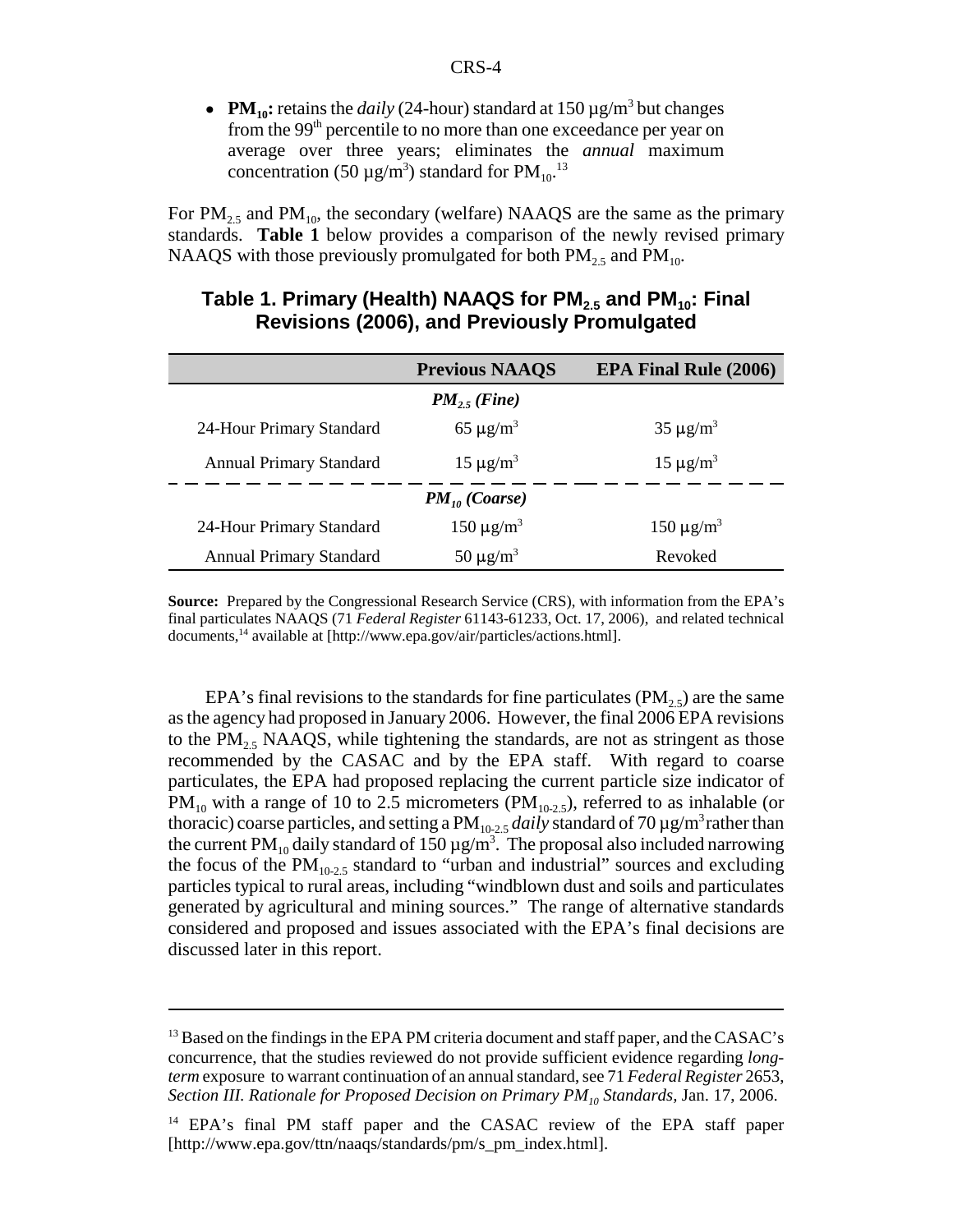Promulgation of NAAQS sets in motion a process under which the states and the EPA first identify geographic nonattainment areas, those areas failing to comply with the NAAQS based on monitoring and analysis of relevant air quality data.

The proposed tightening of the  $PM<sub>2.5</sub>$  standards is expected to increase the number of areas (typically defined by counties or portions of counties) in nonattainment. States will not be required to meet the new  $PM<sub>2.5</sub>$  standard until April 2015 (April 2020, if qualified for an extension<sup>15</sup>). The EPA estimates that the effective date for the final designations will not be before April 2010 for the revised  $PM<sub>25</sub> NAAQS. Following formal designation, the states have three years to submit$ State Implementation Plans (SIPs), which identify specific regulations and emission control requirements that will bring an area into compliance.

The EPA is not requiring new nonattainment designations for  $PM_{10}$ , and it does not anticipate any significant incremental cost impacts of this action. A discussion of the potential benefits and cost impacts associated with implementation of the new particulates NAAQS follows.

# **Potential Impacts of the 2006 Particulates NAAQS**

As discussed above, in setting and revising the NAAQS, the CAA directs the EPA Administrator to protect public health *with an adequate margin of safety*. This language has been interpreted, both by the agency and by the courts, as requiring standards based on a review of the health impacts, without consideration of the costs, technological feasibility, or other non-health criteria.<sup>16</sup> This being the case, costs and benefits did not play a central role in setting the particulates NAAQS. Costs and feasibility are generally taken into account in NAAQS implementation (a process that is primarily a state responsibility).

Nevertheless, the EPA released a regulatory impact analysis (RIA) on October 6, 2006,17 to meet its obligations under Executive Order 12866 and in compliance with guidance from the White House Office of Management and Budget.<sup>18</sup> The RIA only analyzed the benefits and costs of implementing the  $PM_{2.5}$  NAAQS. Citing

<sup>&</sup>lt;sup>15</sup> Under section  $172(a)(2)(A)$  of the CAA, the EPA may grant an area an extension of the initial attainment date for one to five years (in no case later than 10 years after the designation date for the area). A state requesting an extension must submit an implementation plan (SIP) by the required deadline that includes, among other things, sufficient information demonstrating that attainment by the initial attainment date is "impracticable."

<sup>16</sup> With regard to the non-relevance of cost considerations, see generally *Whitman v. American Trucking Assns.,* 531 U.S. 457, 465-472, 475-76 (2001).

<sup>17</sup> EPA's Regulatory Impact Analysis (RIA) of the 2006 National Ambient Air Quality Standards for Fine Particle Pollution  $(PM_{2.5})$ , available on EPA's website at [http://www.epa.gov/ttn/ecas/ria.html].

<sup>18 58</sup> *Federal Register* 51735, Oct. 4, 1993. See the White House OMB website, *Regulatory Matters* at [http://www.whitehouse.gov/omb/inforeg/regpol.html#rr].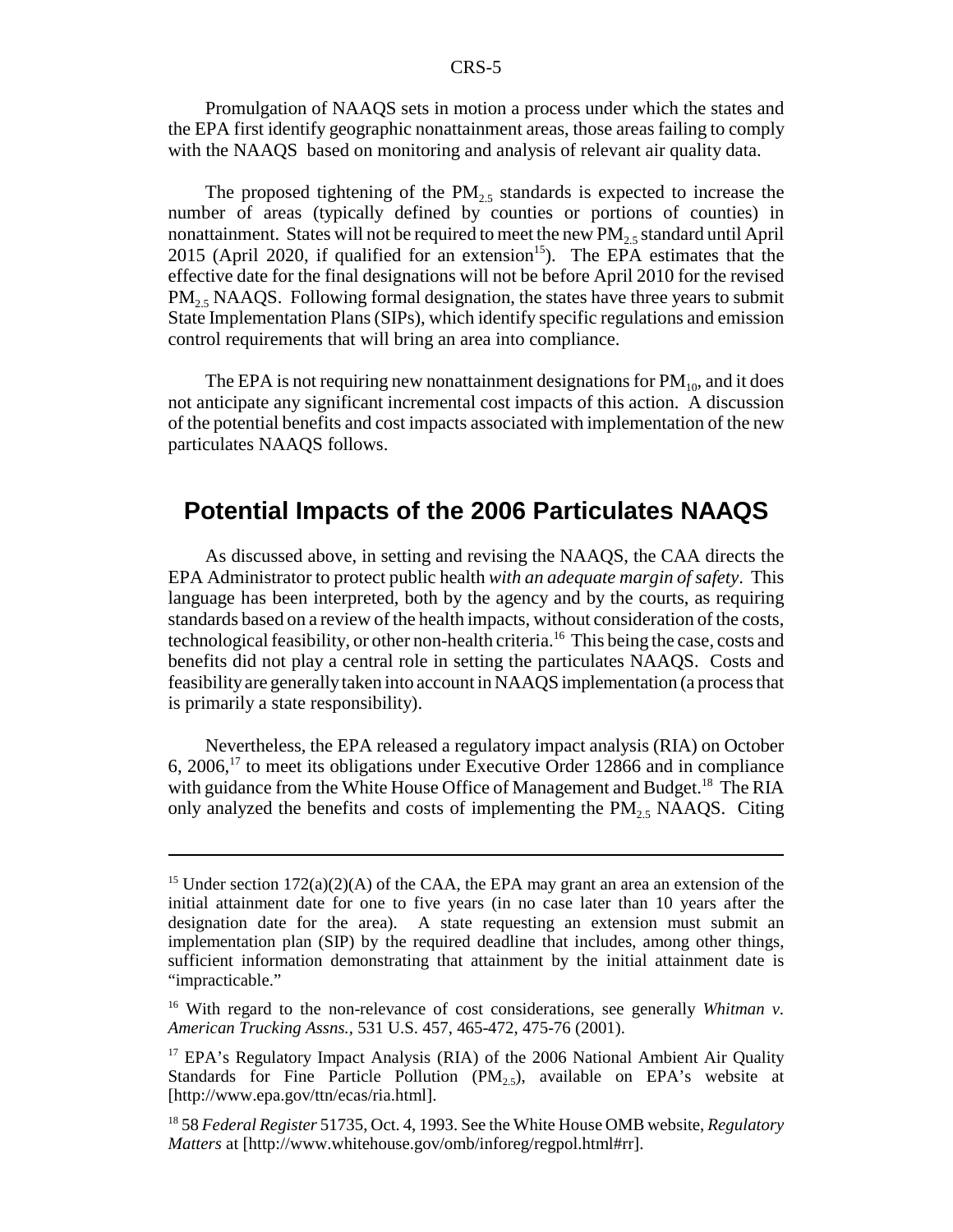time, data, and modeling limitations, the EPA did not analyze the benefits and costs of retaining the  $PM_{10}$  standard. <sup>19</sup>

The EPA emphasized that the October 2006 RIA differs from typical RIAs in that it does not analyze the regulatory impact of an action and that it is primarily for illustrative purposes. The basis for the benefits calculations are reductions in ambient concentrations of  $PM<sub>25</sub>$  resulting from a reasonable, but speculative, array of cost-effective state implementation strategies selected by the EPA for purposes of analysis. The analysis does not model the specific actions that each state will undertake in implementing the new  $PM_{2.5}$  NAAQS. The EPA includes a detailed discussion of the limitations and uncertainties associated with the analyses.

### **EPA's Monetized Benefits and Cost Estimates<sup>20</sup>**

The EPA estimated incremental costs of attaining the new  $PM_{2.5}$  standard based on a set of assumptions and extrapolations regarding currently designated nonattainment areas, likely control strategies and technologies and their associated engineering costs, emissions inventories and sources, and regional variability. The EPA emphasizes that the technologies and control strategies selected for analysis only illustrate one way for nonattainment areas to reach attainment, and that states will compile and evaluate a variety of programs and adopt those attainment strategies best suited for their specific local conditions. For purposes of comparing costs with monetized benefits, the EPA estimated that the total annual mean social cost of attainment of the new  $PM_{2.5}$  NAAQS incremental to attainment of the 1997 standards would be \$5.4 billion in 2020.

EPA's estimates of the monetized benefits of complying with the new  $PM_{2.5}$ standard reflect the valuation associated with predicted reductions in the incidence of certain health and social welfare effects. In the RIA, the EPA presents a variety of benefits estimates based on several published epidemiological studies, including an American Cancer Society (ACS) Study<sup>21</sup> used in previous RIAs, and the Harvard Six Cities Study, $^{22}$  as well as an expert elicitation study conducted by the EPA in

 $<sup>19</sup>$  The EPA did not release an RIA assessing the costs and benefits at the time of its January</sup> 17, 2006, proposal, but conducted interim and "provisional" analyses regarding certain aspects of potential risk reductions in specific locations associated with an array of  $PM_{2.5}$ standards. [http://www.epa.gov/air/particlepollution/actions.html].

<sup>&</sup>lt;sup>20</sup> EPA's Regulatory Impact Analysis (RIA) of the 2006 National Ambient Air Quality Standards for Fine Particle Pollution  $(PM_2, S)$ , available on EPA's website at [http://www.epa.gov/ttn/ecas/ria.html].

<sup>&</sup>lt;sup>21</sup> Pope, C. Arden, III, et al. "Particulate Air Pollution as a Predictor of Mortality in a Prospective Study of U.S. Adults." *American Journal of Respiratory and Critical Care Medicine* 151 (1995): 669-674.

 $^{22}$  Dockery, Douglas W. et al. "An Association Between Air Pollution and Mortality in Six U.S. Cities." *New England Journal of Medicine* 329 (1993): 1753-1759. See also the Health Effects Institute, "Statement: Synopsis of the Particle Epidemiology Reanalysis Project." *Reanalysis of the Harvard Six Cities Study and the American Cancer Society Study of Particulate Air Pollution and Mortality*, July 2000 (includes Nov. 1, 2001 errata sheet), p. (continued...)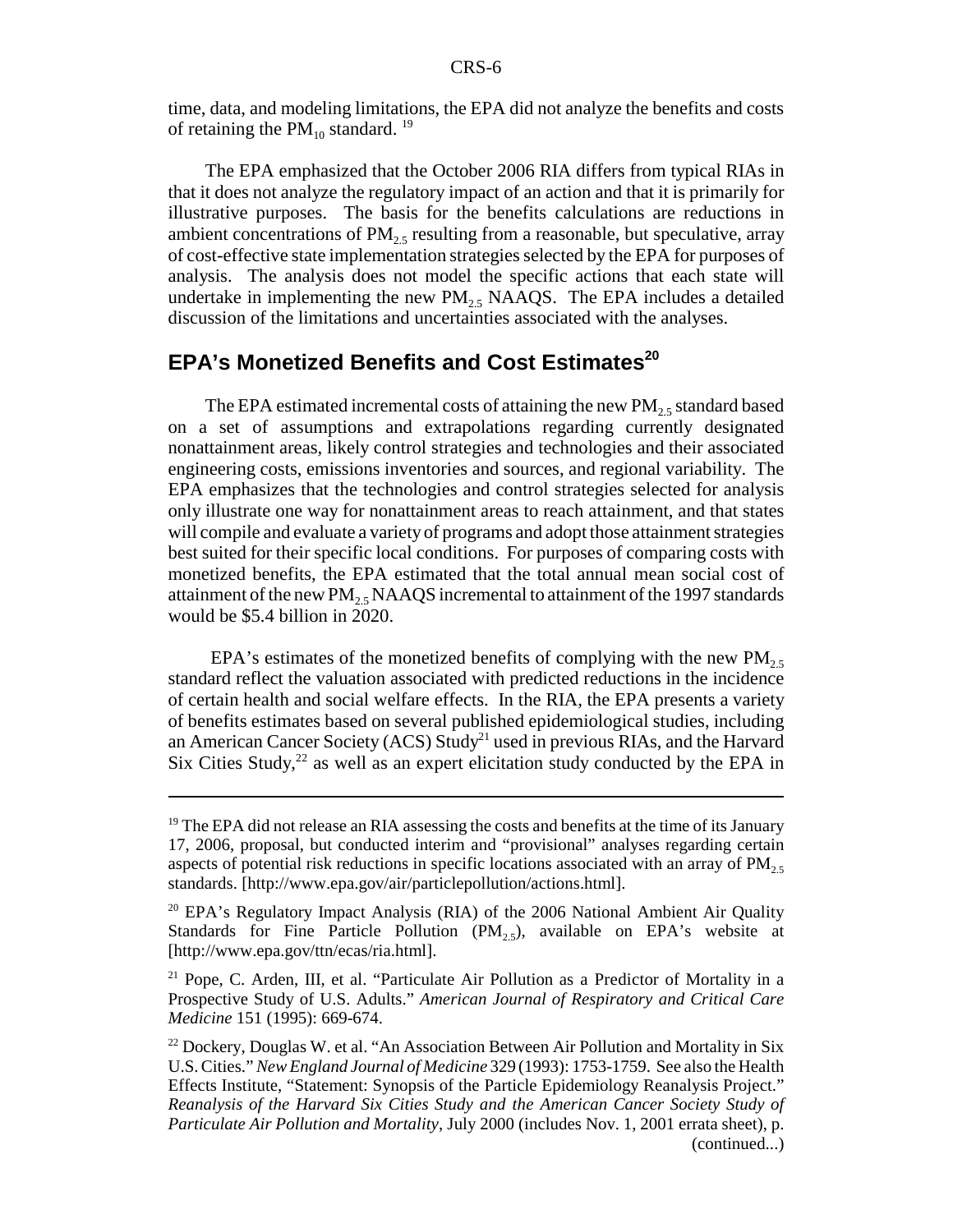2006.23 The EPA estimated the total annual monetized benefits of attaining the new  $PM<sub>25</sub> NAAQS$  would range from \$15 billion to \$17 billion based on the mortality function from the ACS study and morbidity function from the published studies. Using the mortality function developed using the expert elicitation in conjunction with the morbidity function from the published studies, the EPA's total annual benefits are estimated to range from \$8 billion to \$76 billion in 2020. The EPA's estimated monetized benefits for 2020, like the cost estimates, are based on the EPA's projected compliance schedule and are incremental to compliance with the 1997 PM<sub>2.5</sub> NAAQS by 2015.

According to the October 6, 2006, RIA, the estimated total annual health and welfare net benefits (subtracting social costs from the monetized benefits) in 2020 of attaining the new  $PM<sub>2.5</sub> NAAQS$  range from \$9 billion to \$12 billion, based on modeling of morbidity and mortality using published epidemiology studies, and from \$2.4 billion to \$70 billion, based on derivation from expert elicitation.

The EPA's benefits and cost estimates are in terms of 1999 dollars and are incremental to the agency's modeled attainment strategy for the 1997  $PM_{2.5}$  NAAQS<br>by 2015. The baseline case incorporates expected impacts associated with The baseline case incorporates expected impacts associated with implementation of recent national regulations addressing emissions from the power generation sector (e.g., the Clean Air Interstate Rule [CAIR]), as well as various mobile sources, that contribute to lowering  $PM<sub>25</sub>$  concentrations in future years. **Table 2** below presents a range of the EPA's cost and monetized benefits estimates.

 $22$  (...continued)

I. ([http://www.healtheffects.org/Pubs/Rean-ExecSumm.pdf]).

<sup>&</sup>lt;sup>23</sup> See Chapter 5 of the EPA's October 6, 2006, RIA for more detail, [http://www.epa.gov/ ttn/ecas/ria.html].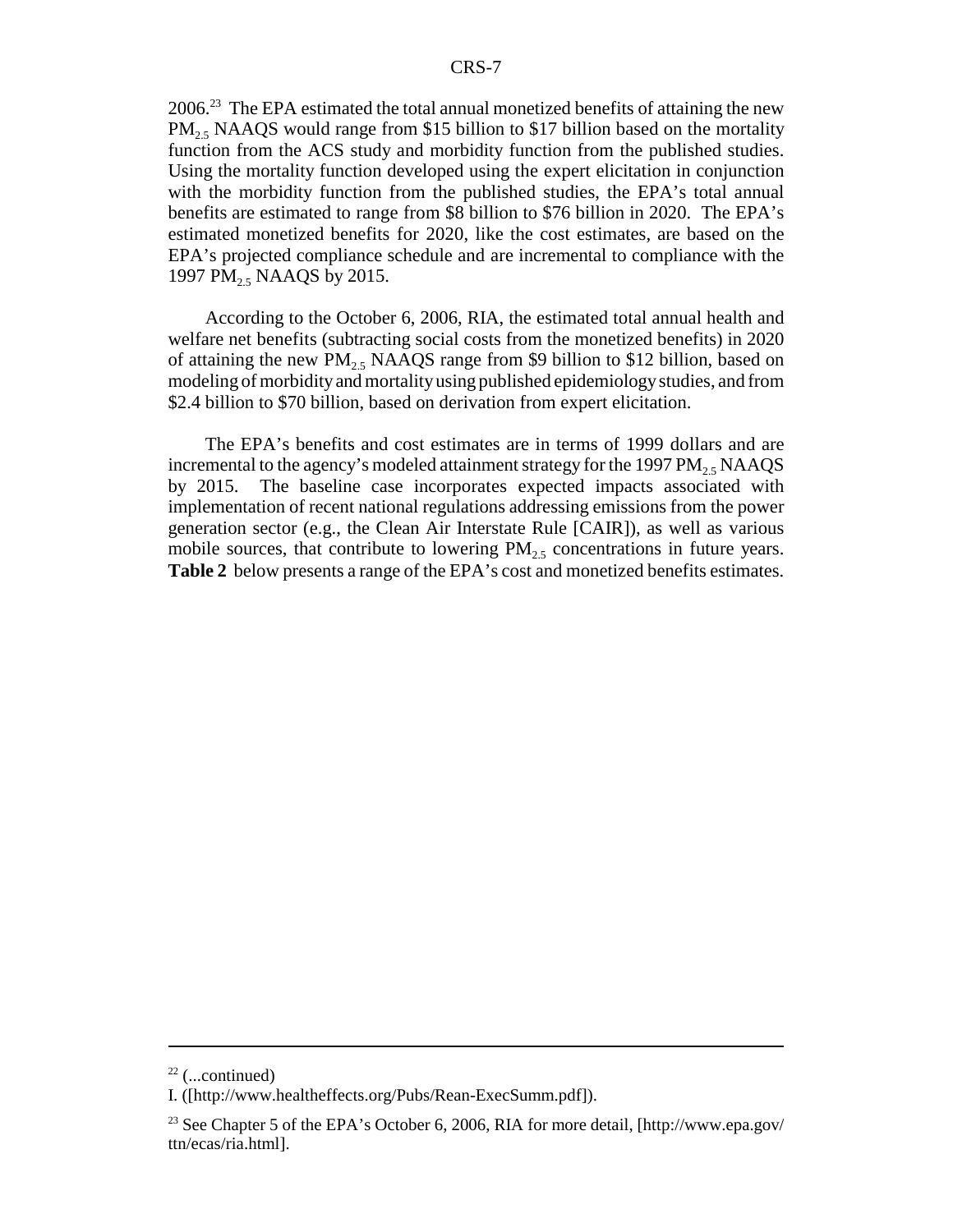## **Table 2. EPA's Estimated Total Annual Monetized Benefits and Costs of Attaining Alternative PM2.5 NAAQS in 2020**

(1999 \$ billions)

| 2006 PM <sub>2</sub> , NAAQS $(15/35 \mu g/m^3)$                                                                                        |                      |                 |       |                     |           |  |
|-----------------------------------------------------------------------------------------------------------------------------------------|----------------------|-----------------|-------|---------------------|-----------|--|
| <b>Discount Rate</b> <sup>a</sup>                                                                                                       |                      | <b>Benefits</b> | Cost  | <b>Net Benefits</b> |           |  |
| Benefits based on American Cancer Society Study Mortality Function and Published Scientific<br><b>Literature Morbidity Functions</b>    |                      |                 |       |                     |           |  |
| 3%                                                                                                                                      | \$5.4<br>\$17        |                 | \$12  |                     |           |  |
| 7%                                                                                                                                      | \$15<br>\$5.4<br>\$9 |                 |       |                     |           |  |
| Benefits Range based on Expert Elicitation Derived Mortality Function and Published Scientific<br><b>Literature Morbidity Functions</b> |                      |                 |       |                     |           |  |
|                                                                                                                                         | Low Mean             | High Mean       |       | Low Mean            | High Mean |  |
| 3%                                                                                                                                      | \$9                  | \$76            | \$5.4 | \$3.5               | \$70      |  |
| 7%                                                                                                                                      | \$8                  | \$54            | \$5.4 | \$2.4               | \$59      |  |

**Source:** Prepared by the Congressional Research Service from the Environmental Protection Agency's *Regulatory Impact Analysis (RIA) of the 2006 National Ambient Air Quality Standards for Fine Particle Pollution (PM<sub>2.5</sub>)*, Table ES-1, p. ES-7, available on the EPA's website at [http://www.epa.gov/ttn/ecas/ria.html]. Estimates and results have been rounded.

**Note:** Estimates (costs and benefits) reflect attainment in 2020, which includes implementation of several national programs and are incremental to compliance with the 1997  $PM_{2.5}$  NAAQS.

a. The discount rates are as recommended in the EPA's *Guidelines for Preparing Economic Analyses (2000)* and OMB Circular A-4 (2003).

In addition to the monetized health benefits estimates, the EPA estimated the monetary benefits associated with improvements in visibility in selected Class I national parks and wilderness areas.<sup>24</sup> The EPA primarily used a stated preference approach which estimates values based on sampling surveys asking people what amount of compensation would be equivalent to a defined improvement in environmental quality. Extrapolating the results of a study based on a 1988 survey on recreational visibility value, the EPA estimated visibility "willingness to pay" benefits to be \$530 million in 2020 with attainment of the new  $PM_{2.5}$  NAAQS.<sup>25</sup>

EPA estimated the cost and benefits of a more stringent alternative  $PM_{2.5}$  for purposes of comparative analysis. The comparative results are discussed in the "Potential Concerns and Issues" section of this report.

 $24$  Defined as areas of the country such as national parks, national wilderness areas, and national monuments that have been set aside under Section 162(a) of the Clean Air Act to receive the most stringent degree of air quality protection.

<sup>25</sup> See Appendix I *Visibility Benefits Methodology* of the EPA's Oct. 6, 2006, RIA [http://www.epa.gov/ttn/ecas/ria.html].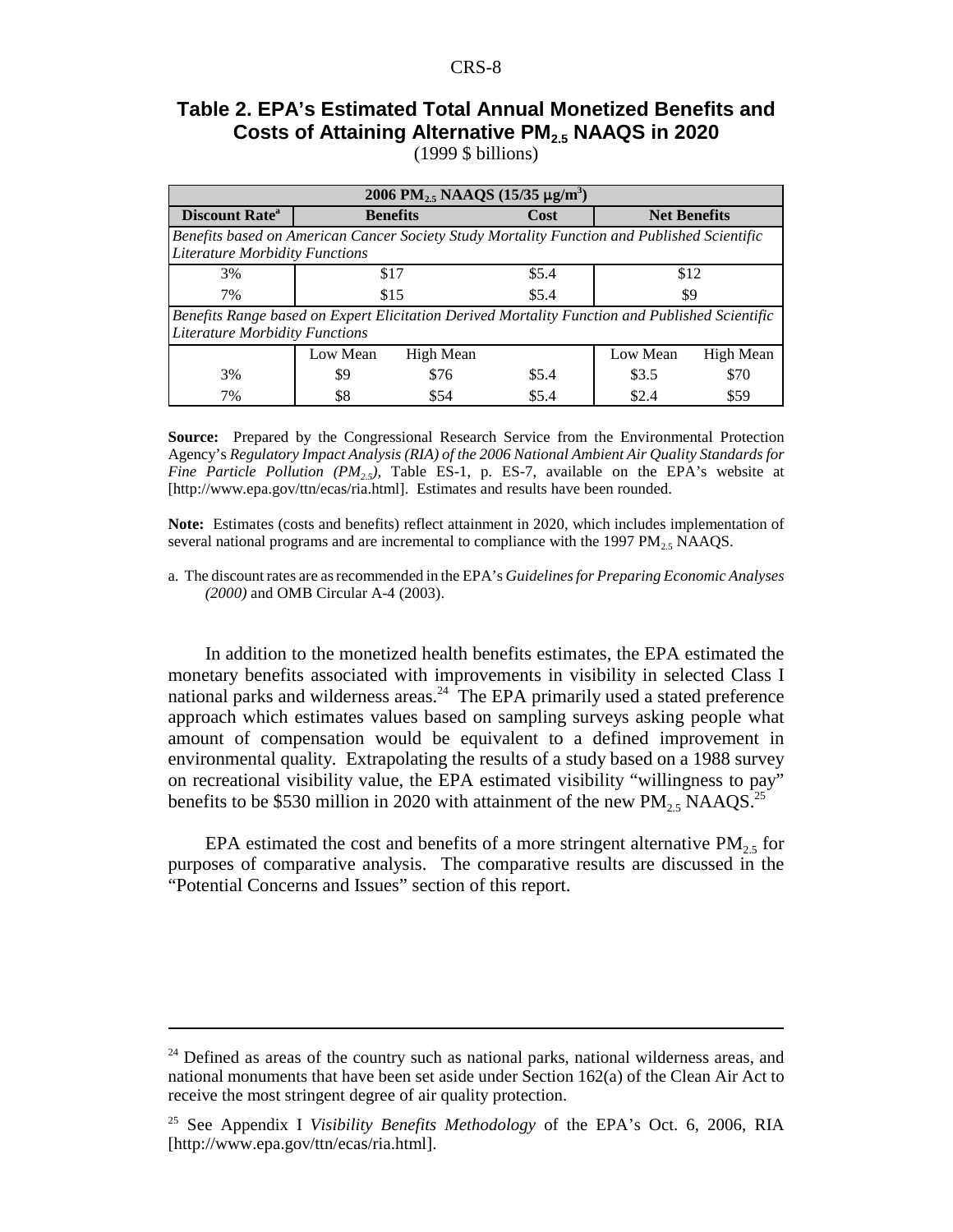#### **Potential Health Impacts**

The EPA's most recent report on air quality trends<sup>26</sup> reported that nationally, in 2003, fine particle concentrations were the lowest since monitoring began in 1999, and coarse particle concentrations were the second lowest since 1988 (concentrations were lower in 2002). Despite the decline, the EPA reports that there were 62 million people living in 97 counties with monitors measuring fine and coarse particles above the current NAAQS in 2003.

For purposes of illustration, **Table 3** summarizes the EPA's predicted reductions in the incidence of a range of adverse health effects annually in 2020 for the new  $PM_{2.5}$  NAAQS (15/35  $\mu$ g/m<sup>3</sup>), as reported in its RIA. The range of the estimated mean number of reductions in premature deaths is based on the EPA's derivations using the ACS and the Harvard Six-City studies. EPA's mean estimates for the remaining adverse health effects are based on various epidemiology studies. The EPA health effects estimates were a primary component of its derivations of the monetized benefits discussed above.

#### **Table 3. EPA's Predicted Reductions in Adverse Health Effects Annually in 2020 Associated with Meeting the New PM2.5 NAAQS**

| <b>Adverse Health Effect</b>                                                                                          | <b>Predicted Reductions<sup>a</sup></b><br>(estimated mean) |
|-----------------------------------------------------------------------------------------------------------------------|-------------------------------------------------------------|
| Premature deaths in individuals with preexisting<br>cardiovascular and respiratory disease                            | 2,500 to $5,700^{\circ}$                                    |
| Cases of chronic bronchitis (age $>25$ )                                                                              | 2,600                                                       |
| Cases of acute bronchitis (age 8-12)                                                                                  | 7,300                                                       |
| Nonfatal heart attacks (age $>71$ )                                                                                   | 5,000                                                       |
| Hospital admissions for cardiovascular or respiratory<br>symptoms (age $>17$ )                                        | 1,630                                                       |
| Emergency room visits for asthma (age $\langle 19 \rangle$ )                                                          | 1,200                                                       |
| Cases of aggravated asthma (asthmatics age 6-18)                                                                      | 51,000                                                      |
| Cases of upper and lower respiratory symptoms (asthmatics<br>age 6-18)                                                | 97,000                                                      |
| Days when individuals miss work (age 18-75)                                                                           | 350,000                                                     |
| Days when individuals must restrict their activities because<br>of symptoms related to particle pollution (age 18-65) | 2,000,000                                                   |

**Source:** Prepared by the Congressional Research Service with data based on epidemiology studies presented in Chapter 5 of the Environmental Protection Agency *Regulatory Impact Analysis of the 2006 National Ambient Air Quality Standards for Fine Particle Pollution (PM2.5)* Oct. 6, 2006, and

<sup>26</sup> EPA, *The Particle Pollution Report: Current Understanding of Air Quality and Emissions through 2003*, EPA 454-R-04-002, December 2004 [http://www.epa.gov/airtrends/aqtrnd04/ pm.html].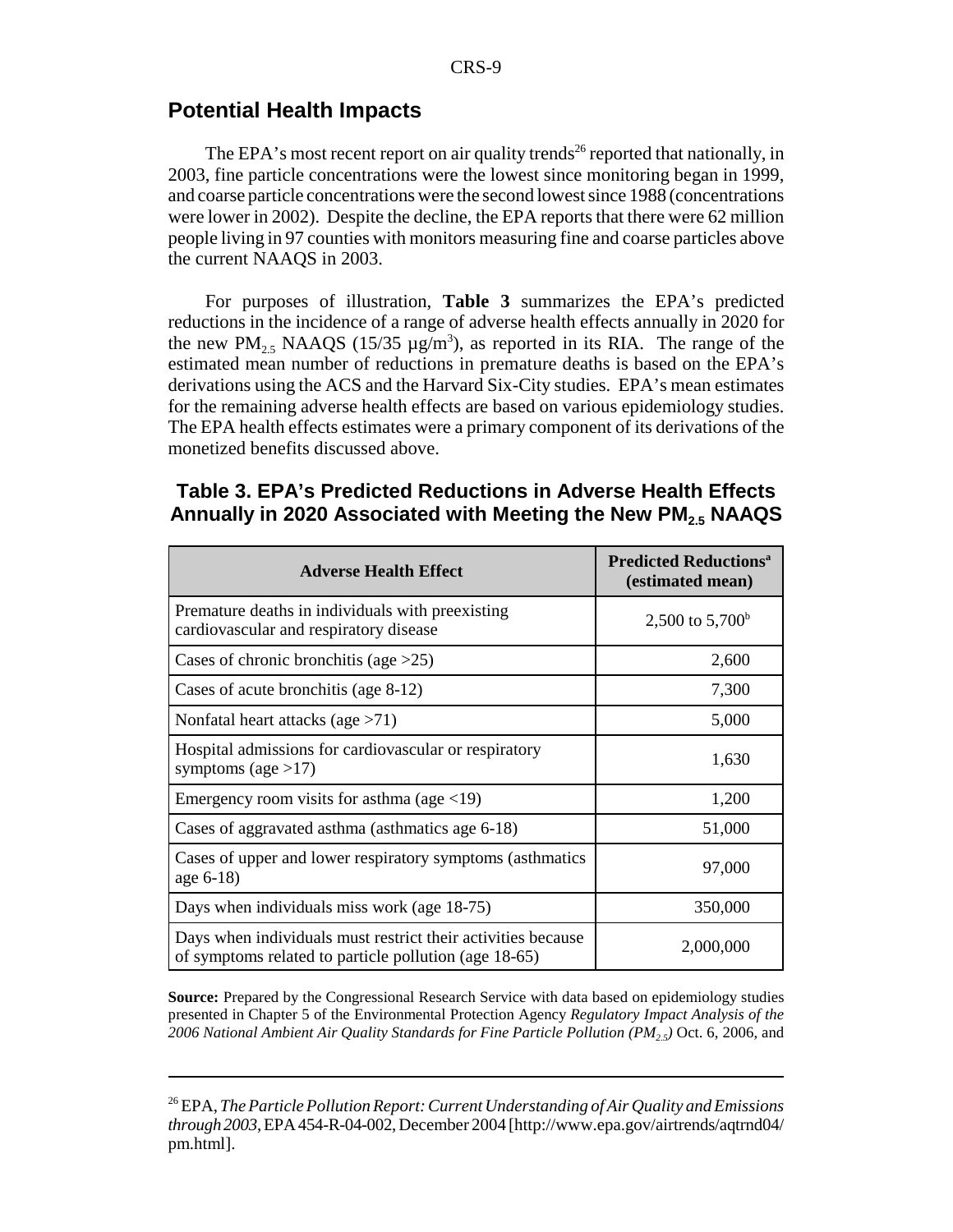available on the EPA's website at [http://www.epa.gov/ttn/ecas/ria.html]. Estimates are rounded by EPA to two significant digits.

- a. For consistency with the emissions and benefits modeling, the EPA used national population estimates based on the U.S. Census Bureau projections. U.S. Bureau of Census. 2000. Population Projections of the United States by Age, Sex, Race, Hispanic Origin and Nativity: 1999 to 2100. Population Projections Program, Population Division, U.S. Census Bureau, Available at [http://www.census.gov/population/projections/nation/summary/np-t.txt].
- b. The range of estimates reflect the mean estimates derived from the American Cancer Society study and the Harvard Six-City Study, respectively.

In addition to the improved health benefits based on the epidemiology studies, the EPA estimated reductions in premature mortality based on the expert elicitation approach discussed above. The estimates were variable from expert to expert, ranging from a mean of 1,200 to 13,000 avoided premature deaths annually in 2020 resulting from attainment of the new standards  $(15/35 \mu g/m^3)$  incremental to the EPA's baseline strategy for the 1997 NAAQS (15/65  $\mu$ g/m<sup>3</sup>).

When promulgating the 1997  $PM_{2.5}$  NAAQS, the EPA estimated that compliance would result in the annual prevention of 15,000 premature deaths, 75,000 cases of chronic bronchitis, and 10,000 hospital admissions for respiratory and cardiovascular disease, as well as other benefits. These estimates have been the subject of significant debate and re-analysis. Since 1998, with dedicated funding from Congress, the EPA accelerated its research and re-analysis on  $PM_{2,5}$  to better understand the potential associated health effects and to develop ways to reduce risks.27 The funding supported EPA intramural and extramural PM research projects and the establishment of five university-based PM research centers around the country. The EPA's most recent review has increased its confidence in earlier findings associating exposure to  $PM_2$ , with increases in respiratory health problems, hospitalizations for heart and lung disease, and premature death, particularly for children, the elderly, and those with preexisting heart and lung disease.<sup>28</sup>

#### **Geographical Nonattainment Areas: Potential Impacts**

As described earlier, the Clean Air Act has been interpreted to exclude consideration of the costs, technological feasibility, and other non-health criteria when setting and revising the NAAQS. Nevertheless, costs and feasibility associated with the NAAQS implementation (primarily a state responsibility) are key elements of the debate regarding the new 2006 particulates NAAQS. The proposed tightening

<sup>&</sup>lt;sup>27</sup> Congress increased EPA's appropriations for particulate matter research from \$18.8 million in FY1997 (H.Rept. 104-812) to \$49.6 million in FY1998 (H.Rept. 105-297). PM research appropriations averaged more than \$60 million per year from FY1999 through FY2004, and Congress provided \$60.5 million for FY2005. Congress did not identify PM research funding in EPA's FY2006 appropriation but included \$66.8 million for NAAQS research (H.Rept. 109-465).

 $28$  EPA criteria and technical documents in support of the Oct. 17, 2006, final particulates NAAQS, the Dec. 20, 2005, proposal, and the 1997 NAAQS, are available at [http://www.epa.gov/ttn/naaqs/standards/pm/s\_pm\_index.html].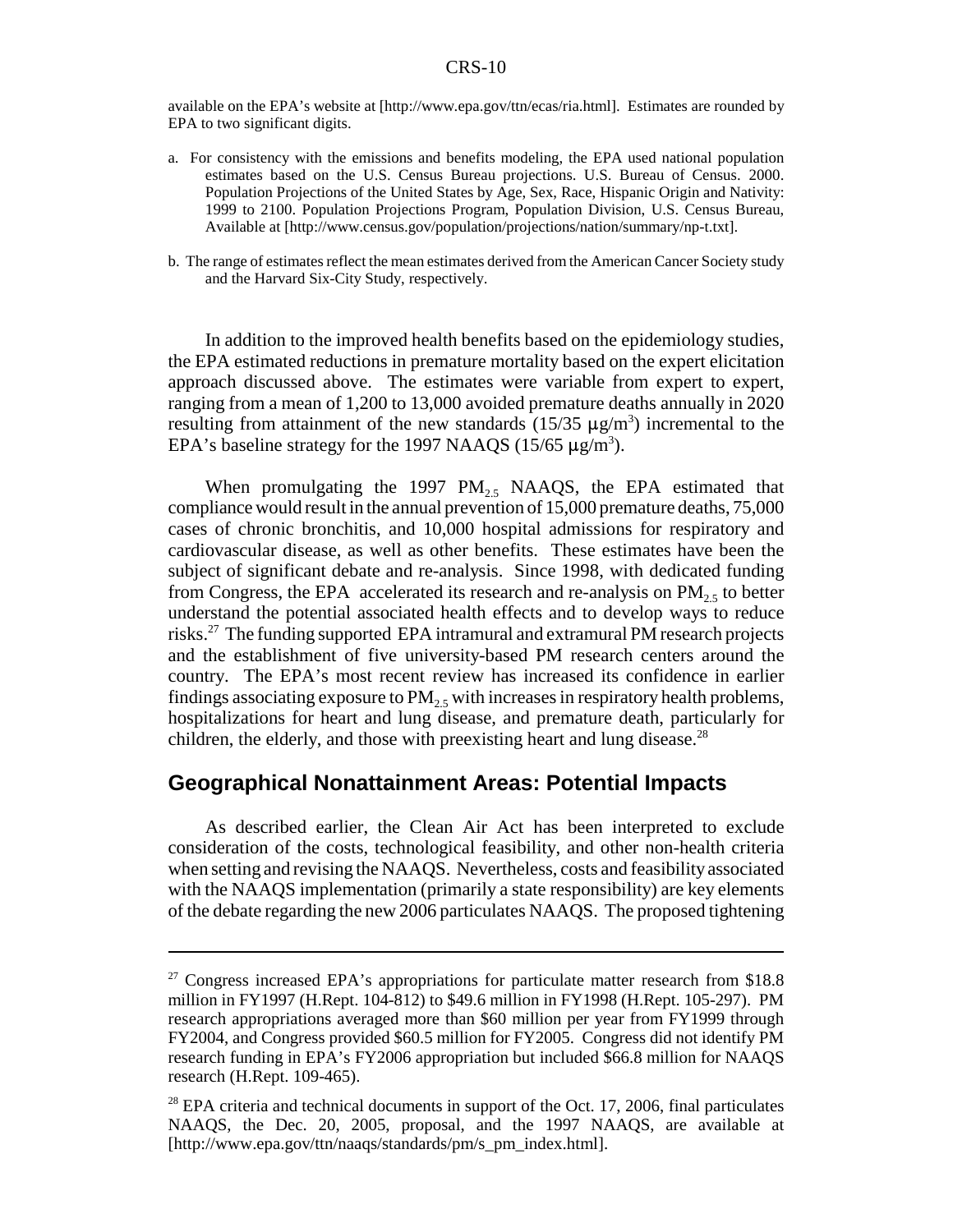of the  $PM_{2.5}$  standards is expected to increase the number of areas (typically defined by counties or portions of counties) in nonattainment, and subsequently result in increased costs to achieve compliance.

The current  $PM_{10}$  daily (24-hour) standard has been retained at the 1987 level and the annual standard revoked. The EPA is not requiring new nonattainment designations for  $PM_{10}$ , and it does not anticipate any significant incremental cost impacts of this action. The Agency has designated 87 areas as nonattainment with the PM<sub>10</sub> NAAQS since 1990. As of December 2006, 41 of the original 87 PM<sub>10</sub> areas have been redesignated to attainment. Of the remaining 46 nonattainment areas, 13 areas are currently violating the 1987 standard based on 2003-2005 data. The remaining counties have submitted the required SIPs for  $PM_{10}$  but have not yet been formally redesignated to attainment. **Figure 1**, below, shows the status of nonattainment of the 1987  $PM_{10}$  NAAQS.<sup>29</sup>

<sup>&</sup>lt;sup>29</sup> For more information about EPA's  $PM_{10}$  designations see [http://www.epa.gov/air/ oaqps/greenbk/pindex.html].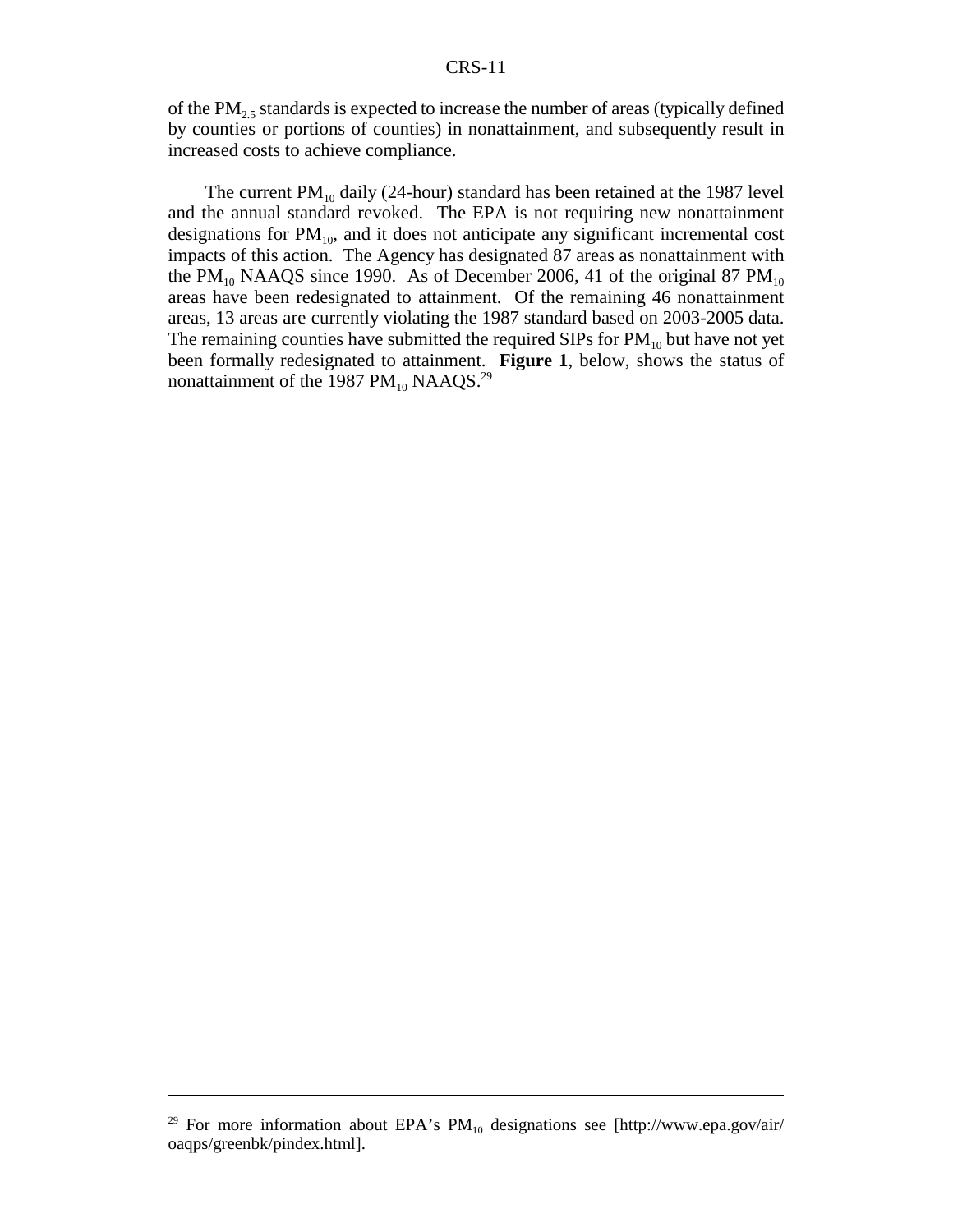#### Figure 1. Status of Current PM<sub>10</sub> Nonattainment Areas **Based on 2003-2005 Air Quality**



**Source:** U.S. EPA.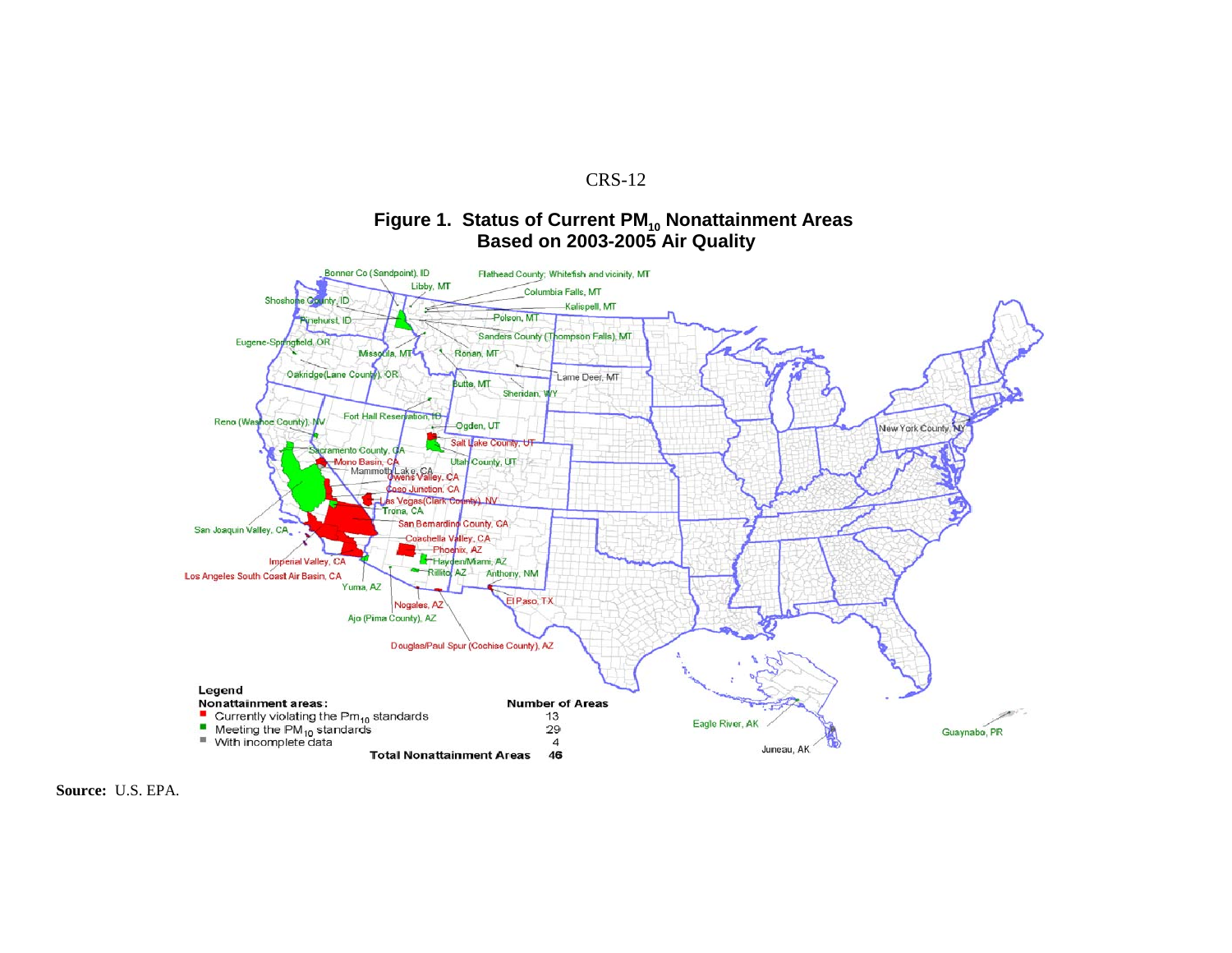Designation of geographical areas and the associated impacts on specific areas would be speculative at best, because implementation of the revised PM NAAQS is several years off. Initially, areas will be designated nonattainment if they exceed the standard in 2006-2008. States will not be required to meet the new  $PM_2$ , standard until April 2015 (April 2020, if qualified for an extension<sup>30</sup>). With regard to the 1997  $PM<sub>25</sub> NAAQS$ , states are required to submit implementation plans for how they will meet the standard by April 2008 and must be in compliance by 2010, unless they are granted a five-year extension.<sup>31</sup>

Following formal designation (the EPA estimates that the effective date for the final designations will not be before April 2010 for the revised  $PM_{2.5}$  NAAQS), the states have three years to submit State Implementation Plans (SIPs), which identify specific regulations and emission control requirements that will bring an area into compliance. If new or revised SIPs for attainment establish or revise a transportation-related emissions allowance ("budget"), or add or delete transportation control measures (TCMs), they will trigger "conformity" determinations. Transportation conformity is required by the CAA, Section  $176(c)$ ,<sup>32</sup> to prohibit federal funding and approval for highway and transit projects unless they are consistent with ("conform to") the air quality goals established by a SIP, and will not cause new air quality violations, worsen existing violations, or delay timely attainment of the national ambient air quality standards.

Implementation of the 1997 PM<sub>25</sub> NAAQS — delayed several years by litigation, the lack of monitoring capability, and other factors — is ongoing. The EPA's final designation of 39 geographical areas, composed of 208 counties in 20 states and the District of Columbia, in nonattainment with the  $PM_2$ , NAAQS (those areas with or contributing to air quality levels exceeding the annual and 24-hour standards) became effective on April 5, 2005. A direct national comparison of nonattainment areas for the 1997 NAAQS and the newly revised  $PM<sub>2.5</sub> NAAQS$  is not available. However, using the most recent available monitoring data (2003- 2005), the EPA identified 143 those counties with monitors that exceed the new  $PM<sub>2.5</sub> NAAQS.$  Although the actual nonattainment designations would be based on monitoring data from later years,<sup>33</sup> comparatively the counties identified reflect an

<sup>&</sup>lt;sup>30</sup> Under section 172(a)(2)(A) of the CAA, the EPA may grant an area an extension of the initial attainment date for one to five years (in no case later than 10 years after the designation date for the area). A state requesting an extension must submit an implementation plan (SIP) by the required deadline that includes, among other things, sufficient information demonstrating that attainment by the initial attainment date is "impracticable."

 $31$  For more information on the implementation of the 1997 PM<sub>2.5</sub> NAAQS promulgated in 1997, see CRS Report RL32431, *Particulate Matter (PM2.5): National Ambient Air Quality Standards (NAAQS) Implementation*, by Robert Esworthy.

 $32$  42 U.S.C. 7506(c).

<sup>33</sup> Revisions to Ambient Air Monitoring Regulations, final rule, 71 *Federal Register* 61235-61328, Oct. 17, 2006. In a separate but related action, EPA amended its national air quality monitoring requirements, including those for monitoring particle pollution, to help federal, state, and local air quality agencies "improve public health protection and inform (continued...)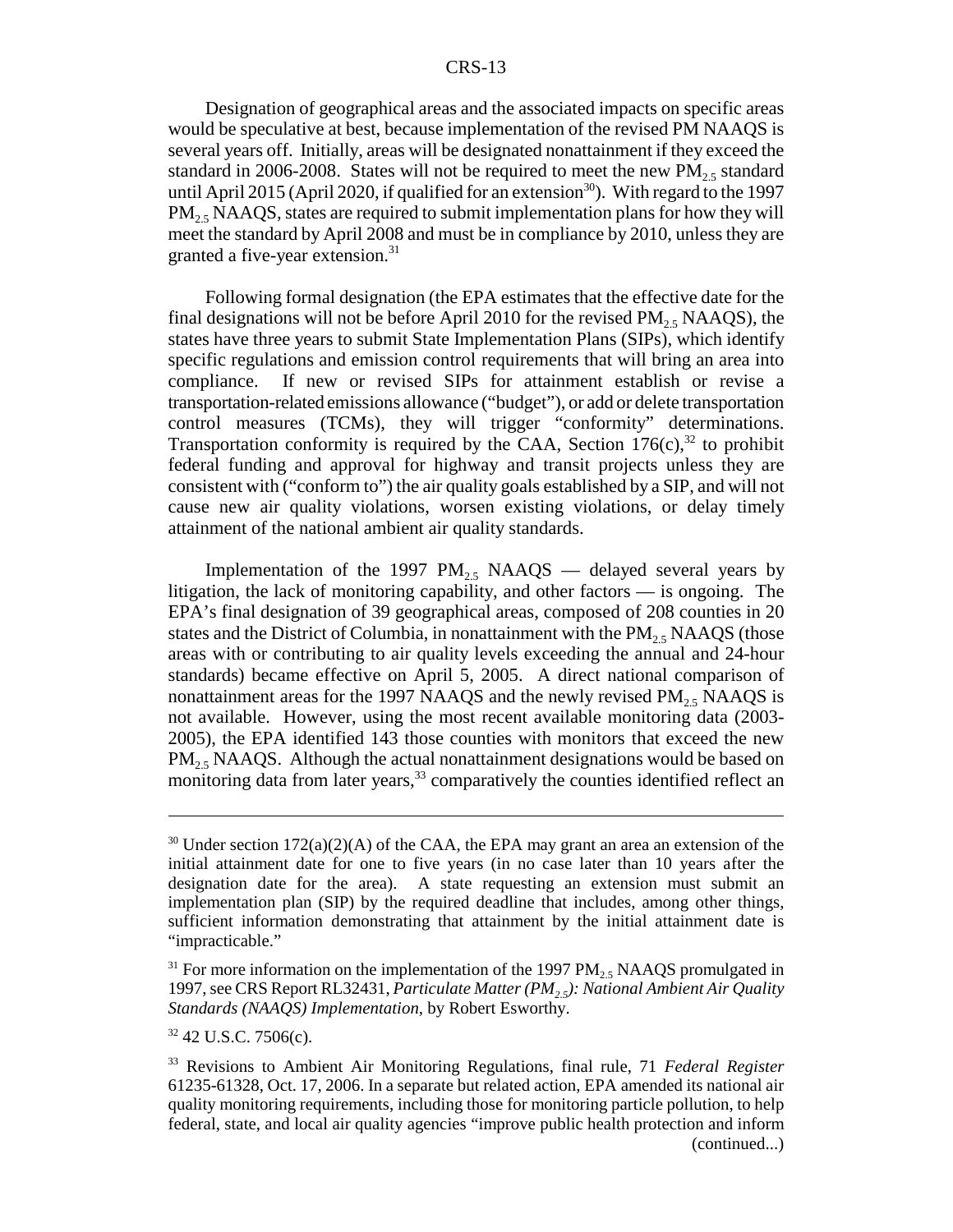increase from 73 counties with monitors within the total 208 counties that were designated by EPA as in nonattinment (exceeding) the  $1997 \text{ PM}_2$ , NAAQS. **Table 4** presents the geographic distribution of counties with monitors exceeding new 2006  $PM_{2.5}$  NAAQS identified by EPA, and those exceeding the 1997 PM<sub>2.5</sub> NAAQS.

|                                               | $PM_{2.5}$ NAAQS (annual/24-hour $\mu$ g/m <sup>3</sup> ) |          |          |                                               |      |             |
|-----------------------------------------------|-----------------------------------------------------------|----------|----------|-----------------------------------------------|------|-------------|
|                                               | 1997 Standard<br>$15/65 \,\mathrm{\mu g/m^3}$             |          |          | <b>New 2006 Standard</b><br>$15/35 \mu g/m^3$ |      |             |
|                                               | <b>National</b>                                           | West     | East     | <b>National</b>                               | West | <b>East</b> |
|                                               | Number of counties with monitors                          |          |          |                                               |      |             |
| Total exceeding the<br>standard               | 73                                                        | 9        | 64       | 143                                           | 32   | 111         |
| Exceeding the 24-hour<br>and annual standards |                                                           | $\Omega$ | 1        | 56                                            | 9    | 47          |
| Exceeding the 24-hour<br>standard only        | $\theta$                                                  | $\Omega$ | $\theta$ | 70                                            | 23   | 47          |
| Exceeding the annual<br>standard only         | 72                                                        | 9        | 63       | 17                                            |      | 17          |

#### **Table 4. Counties with Monitors Identified by EPA To Be in Nonattainment for the 1997 and the New (2006)Pm<sub>2.5</sub> NAAQS**

**Source:** Prepared by the Congressional Research Service with data provided by EPA Office of Air Quality Planning and Standards, Office of Air and Radiation.

Observed on the map in **Figure 2** below, the identified areas can seem small compared with the approximately 3,000 counties in the United States. However, taking into account those areas without monitors but contributing to air quality levels exceeding the new 2006 PM<sub>2.5</sub> and other factors considered by the agency when determining the designations, the total number of counties in nonattainment, and the potential impacts with the new  $PM<sub>25</sub>$  NAAQS, is likely to be even larger. The number of counties where emissions will need to be controlled may be two or three times the number of those exceeding the standard, because "nonattainment areas" include both counties where pollutant concentrations exceed the standard and those that contribute to exceedance of the standard in adjoining counties. Entire metropolitan areas tend to be designated nonattainment, even if only one county in the area has readings worse than the standard. In addition, the nonattainment counties tend to have larger populations than those in attainment: 88 million people (about 30% of the U.S. population) live in the 208 counties designated nonattainment for the current standard. The new standard may affect an even larger percentage of the population.

 $33$  (...continued)

the public about air quality in their communities" by taking advantage of improvements in monitoring technology. Information on the changes are available at [http://www.epa.gov/ air/particlepollution/actions.html].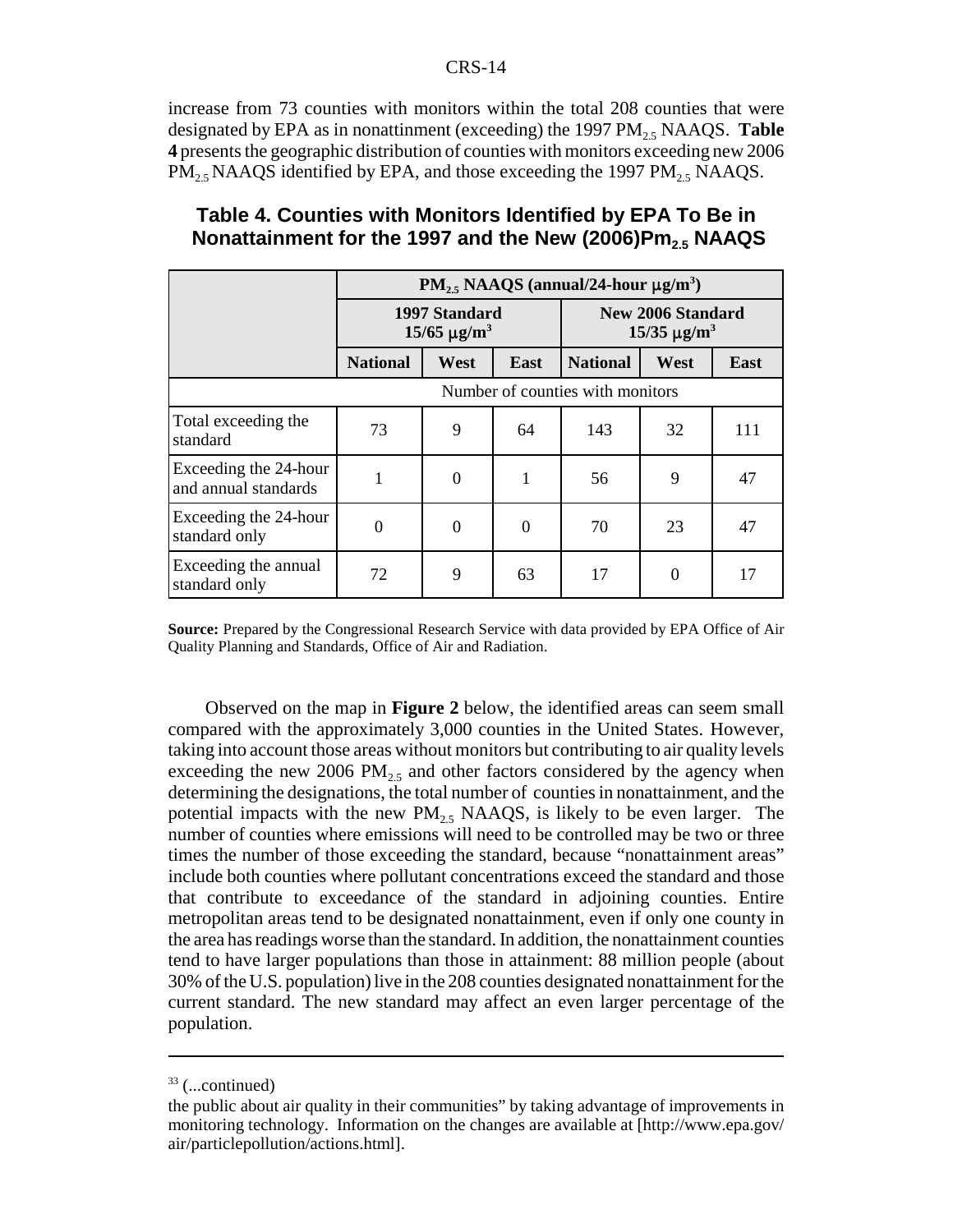

#### Figure 2. Counties Exceeding Revised PM<sub>2.5</sub> Standards, **Based on 2003-2005 Monitoring Data**



**Source:** U.S. EPA.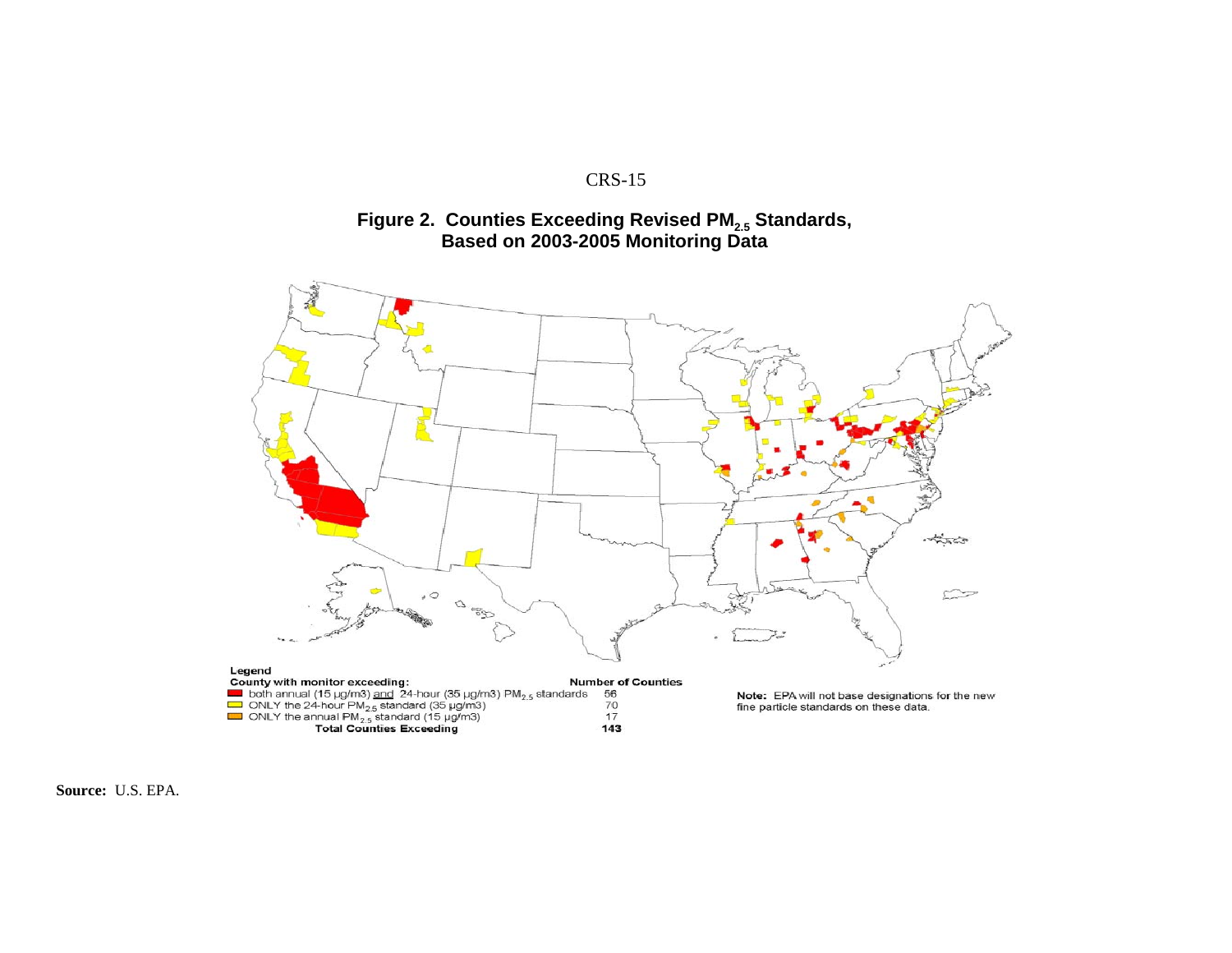### **Potential Concerns and Issues**

Congress and a wide variety of stakeholders have closely followed the development of the new 2006 particulates NAAQS since EPA's review began nearly 10 years ago. Most recently, during the  $109<sup>th</sup>$  Congress the Senate Committee on Environment and Public Works and the committee's Subcommittee on Clean Air, Climate Change, and Nuclear Safety held hearings regarding implementation and review of the particulates NAAQS.<sup>34</sup> Well before the EPA formally proposed revising the particulates NAAQS, stakeholders were providing evidence and arguments at public hearings and other forums for their preferred recommendations. In general, business and industry oppose more stringent standards, and public health and environmental interest groups advocate tighter standards. The EPA received thousands of comments during various stages of development of the particulates criteria document and in response to drafts of the EPA particulates staff paper. The agency reported receiving more than 120,000 comments in response to the January 2006 particulates NAAQS proposal.

The Administrator's proposed and final decisions represent the first time in CASAC's nearly 30-year history that the promulgated standards fall outside of the range of the scientific panel's recommendations. In letters dated March 21, 2006, and September 29, 2006, the CASAC raised its concerns and objections regarding both  $PM_{10}$  and  $PM_{25}$  standards. The Administrator is not required by statute to follow CASAC's recommendations; the act (in Section  $307(d)(3)$ ) requires only that the Administrator set forth any pertinent findings, recommendations, and comments by CASAC and the National Academy of Sciences, and, if his proposal differs in an important respect from any of their recommendations, provide an explanation of the reasons for such differences. Courts, in reviewing EPA regulations, also generally defer to the Administrator's judgment on scientific matters, focusing more on issues of procedure, jurisdiction, and standing. Nevertheless, CASAC's detailed objections to the Administrator's decisions and its description of the process as having failed to meet statutory and procedural requirements could play a role if the standards are challenged in court.

At the time of its January 2006 proposal, the agency solicited comment regarding its supporting analysis and a variety of alternative particulates NAAQS. In addition to soliciting written comments, the EPA held public hearings in early March 2006 in Philadelphia, Chicago, and San Francisco. As presented in its rationale for the final standards throughout the preamble of the final rule, in some cases the EPA has revised elements of its proposal based on certain comments; in other cases the EPA lays out its reasoning for disagreeing. EPA's final modifications to the existing particulates NAAQS have sparked interest and conflicting concerns

<sup>34</sup> U.S. Senate Committee on Environment and Public Works, full Committee, *The Science and Risk Assessment Behind the EPA's Proposed Revisions to the Particulate Matter Air Quality Standards*, July 19, 2006; Subcommittee on Clean Air, Climate Change, and Nuclear Safety, *EPA's Proposed Revisions to the Particulate Matter Air Quality Standards*, July 13, 2006, and *Implementation of the Existing Particulate Matter and Ozone Air Quality Standards*, Nov. 10, 2005.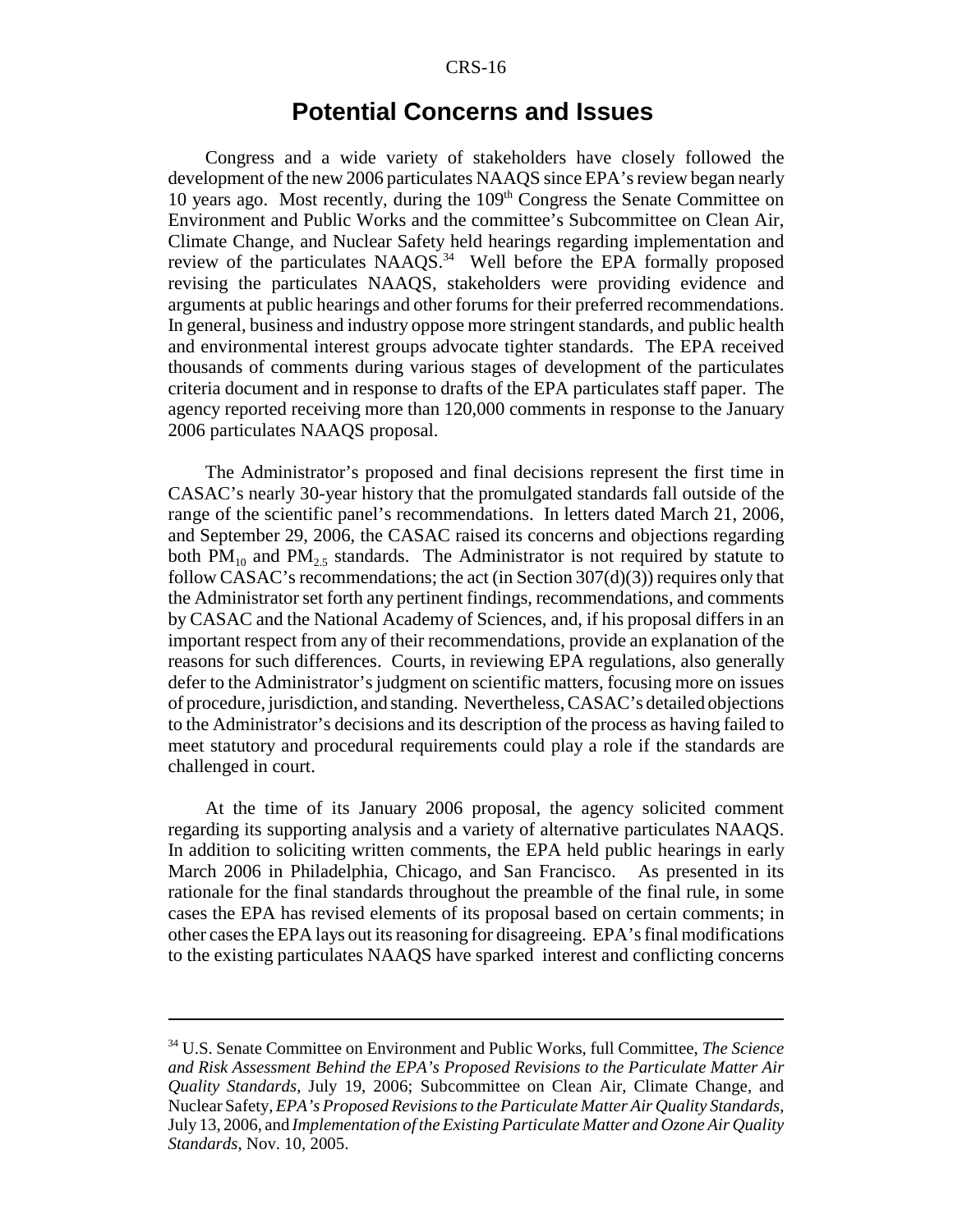among a diverse array of stakeholders and in Congress. The following sections highlight several areas of interest.

# **Fine Particulate (PM2.5) Primary (Health) Standards**

The final revised  $PM<sub>2.5</sub> NAAQS$ , which are the same as proposed, are not as stringent as the levels recommended by the independent CASAC and those recommended by EPA professional staff, as noted above. EPA staff and CASAC recommendations for  $PM_{2.5}$  included a range of levels more stringent than those proposed in January and finalized September of 2006. In particular, the majority of the CASAC panel "*did not endorse the option of keeping the annual standard at its present value*." According to the CASAC:

Of the options presented by EPA staff for lowering the level of the PM standard, based on the above considerations and the predicted reductions in health impacts derived from the risk analyses, most Panel members favored the option of setting a 24-hour PM<sub>2.5</sub> NAAQS at concentrations in the range of 35 to 30  $\mu$ g/m<sup>3</sup> with the 98th percentile form, in concert with an annual NAAQS in the range of 14 to 13  $\mu$ g/m<sup>3</sup>.<sup>35</sup>

**Table 5** compares the CASAC and EPA staff recommendations for  $PM_2$ , primary standards, the 1997standards, and 2006 standards as proposed and promulgated.

| $PM_{2.5}$ NAAQS Options         | <b>24-hour Primary</b><br>(98th percentile)           | <b>Annual Primary</b><br>(arithmetic mean) |
|----------------------------------|-------------------------------------------------------|--------------------------------------------|
| <b>1997 NAAQS</b>                | 65 $\mu$ g/m <sup>3</sup>                             | $15 \mu g/m^3$                             |
| EPA staff paper (December 2005)  | mid to lower range of<br>35-25 $\mu$ g/m <sup>3</sup> | $15 \mu g/m^3$                             |
|                                  | or                                                    |                                            |
|                                  | mid to lower range of<br>40-30 $\mu$ g/m <sup>3</sup> | 14-12 $\mu$ g/m <sup>3</sup>               |
| CASAC (December 2005)            | 35-30 $\mu$ g/m <sup>3</sup>                          | 14-13 $\mu$ g/m <sup>3</sup>               |
| EPA Proposed Rule (January 2006) | $35 \mu g/m^3$                                        | $15 \mu g/m^3$                             |
| EPA Final Rule (October 2006)    | $35 \mu g/m^3$                                        | $15 \mu g/m^3$                             |

#### **Table 5. PM2.5 Primary (Health) NAAQS: Final (2006), Proposed and Alternatives, and as Promulgated in 1997**

**Source:** Prepared by the Congressional Research Service (CRS), with information from the EPA's final 2006 particulates NAAQS (71 *Federal Register* 61143-61233, Oct. 17, 2006), the EPA's proposed particulates NAAQS (71 *Federal Register* 2620, Dec. 20, 2005), and related technical documents,<sup>36</sup> available at [http://www.epa.gov/air/particles/actions.html].

<sup>35</sup> CASAC PM Review Panel report, p. 7, June 2005 [http://www.epa.gov/ttn/naaqs/ standards/pm/s\_pm\_index.html].

<sup>&</sup>lt;sup>36</sup> EPA's final PM staff paper and the CASAC review of the EPA staff paper (see references (continued...)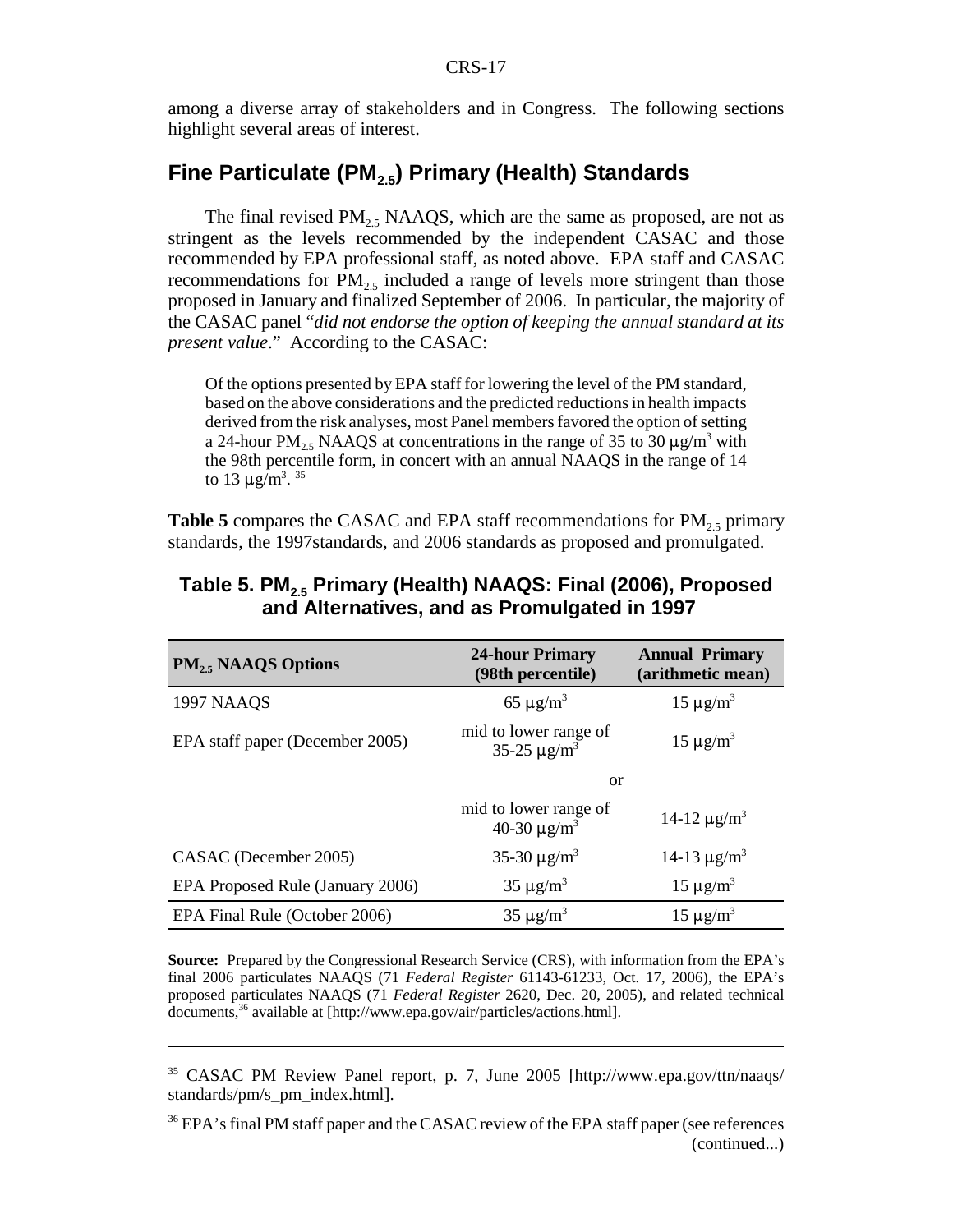In response to the discrepancies between the proposal and the CASAC recommendations, EPA Administrator Stephen Johnson indicated that his decision required consideration of a number of factors and "judgment based upon an interpretation of the evidence." The Administrator relied on the evidence of longterm exposure studies as the principal basis for retaining the annual PM<sub>2.5</sub> standard.<sup>37</sup> CASAC strongly disagreed with the Administrator's decision regarding the  $PM<sub>2.5</sub>$ annual standard and took the unprecedented step of urging reconsideration of the proposal.38

Many public comments received on the EPA's proposed revisions to the  $PM_{2.5}$ standards, most frequently from environmental and public health organizations, medical doctors and researchers, and the association representing state air quality regulators,<sup>39</sup> argue for standards as stringent or more stringent than those recommended by CASAC. In contrast, another group of commenters, generally representing industry associations and businesses, opposed revising the 1997 PM<sub>2.5</sub> standards, in some cases highlighting different aspects of the same research cited by the CASAC and others supporting tighter standards.<sup>40</sup> Some who opposed more stringent particulates NAAQS called attention to more recent studies of health effects attributable to particulates that demonstrate risk estimates are lower and less statistically significant than they were in 1997, when the last standard was set. $41$ 

In Section II of the preamble of the final October 2006 revisions, "Rationale for Final Decisions on Primary  $PM_2$ , Standards," the EPA discusses its final decision with respect to the CASAC recommendations regarding the  $PM<sub>25</sub>$  annual standard. The Administrator differs with the CASAC with regard to the level of uncertainty associated with the agency's quantitative risk assessment and whether the results appropriately serve as a primary basis for a decision on the level of the annual  $PM_{2,5}$ standard. The Administrator further stressed the emphasis placed on the long-term means of the levels associated with mortality effects in the two key long-term

<sup>39</sup> Personal communication with Mr. William Becker, Executive Director, State and Territorial Air Pollution Program Administrators/Association of Local Air Pollution Control Officials (STAPPA/ALAPCO), Jan. 5, 2006.

 $36$  (...continued)

earlier in this report).

 $37$  For the EPA Administrator's rationale for proposing to retain the current level for the annual  $PM<sub>2.5</sub>$  standard and recognition of the CASAC's recommendation not endorsing this approach, see 71 *Federal Register* 2650-2653, Jan. 17, 2006.

<sup>&</sup>lt;sup>38</sup> Letter of Dr. Rogene Henderson, Chair, Clean Air Scientific Advisory Committee, to the Hon. Stephen Johnson, Administrator, U.S. EPA, Mar. 21, 2006, available at [http://www.epa.gov.sab/pdf/casac-ltr-06.002.pdf], or from the federal docket for the proposed rule Docket ID No. EPA-HQ-OAR-2001-0017, on the Federal Docket website [http://www.regulations.gov/fdmspublic/component/main].

<sup>40</sup> For EPA's discussion and response to several of these comments, see 71 *Federal Register* 61143-61233, Oct. 17, 2006, Part II *Rationale for Final Decisions on Primary PM2.5 Standards*, Sections B and F, on EPA's website at [http://epa.gov/pm/actions.html].

<sup>&</sup>lt;sup>41</sup> Communication with Mr. Frank Maisano, Media Contact for the Electric Reliability Coordinating Council, Jan. 17, 2006.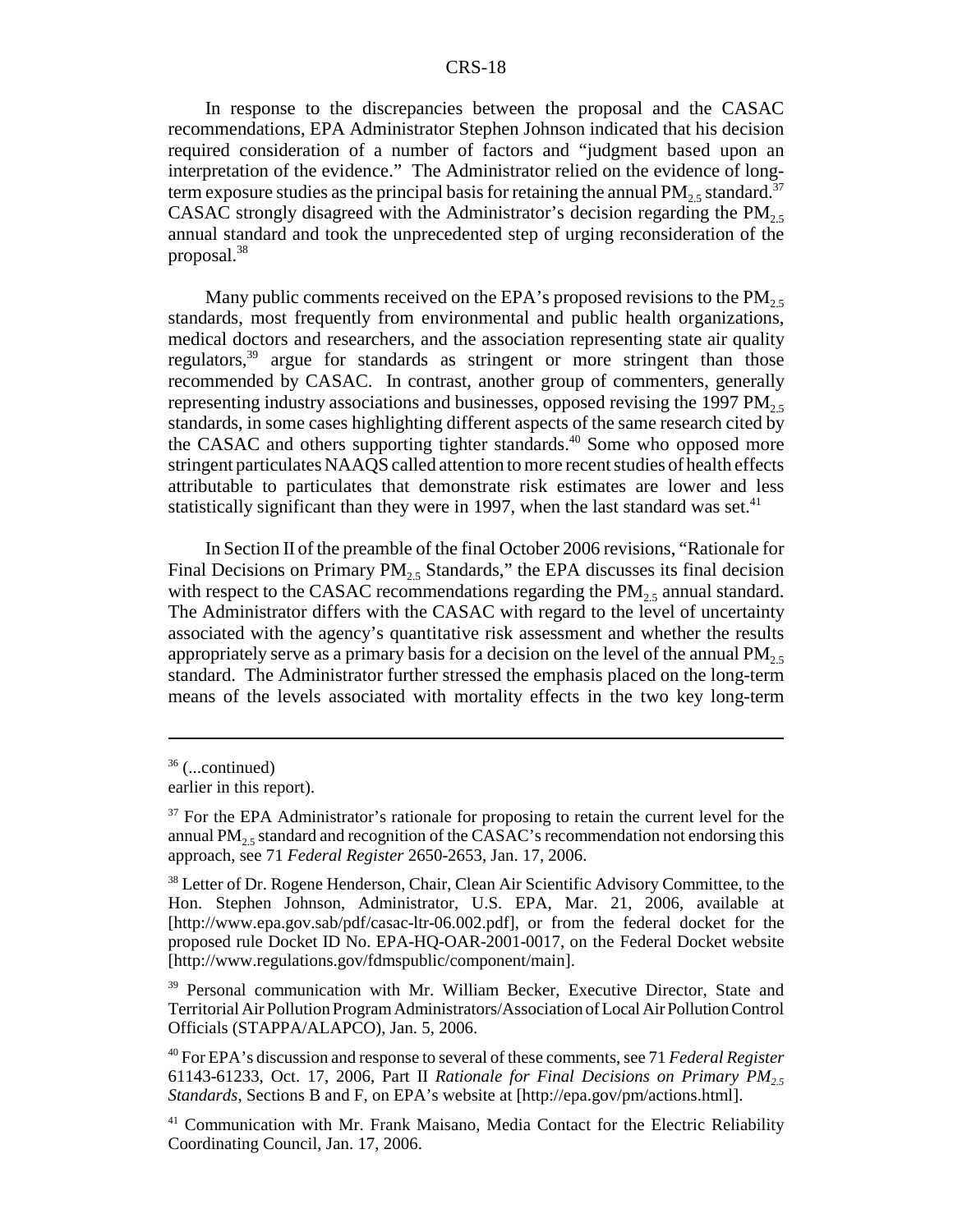studies<sup>42</sup> in determining the level of the annual standard. CASAC considered the evidence from specific short-term exposure studies as part of the basis for its recommendation for a lower annual standard level. As noted above, the CASAC expressed its objections to the EPA's final 2006 particulates NAAQS in its September 29, 2006, letter to Administrator Johnson.<sup>43</sup>

With regard to  $PM<sub>2.5</sub>$ , the letter stated: "CASAC is concerned that the EPA did not accept our finding that the annual  $PM_{2.5}$  standard was not protective of human health and did not follow our recommendation for a change in that standard."<sup>44</sup> The letter noted that "*there is clear and convincing scientific evidence that significant adverse human-health effects occur in response to short-term and chronic particulate matter exposures at and below 15*  $\mu$ *g/m<sup>3</sup>," and noted that 20 of the 22 Particulate* Matter Review Panel members, including all seven members of the statutory committee were in "complete agreement" regarding the recommended reduction. "*It is the CASAC's consensus scientific opinion that the decision to retain without change the annual PM<sub>25</sub> standard does not provide an 'adequate margin of safety ... requisite to protect the public health' (as required by the Clean Air Act) ....*"45

**Potential Health Benefits of a More Stringent PM<sub>2.5</sub> Standard.** In its RIA, the EPA estimated the nationwide monetized human health and welfare benefits of attaining two suites of  $PM<sub>2.5</sub> NAAQS$ : (1) the newly revised  $PM<sub>2.5</sub> NAAQS$ , which include the new 35  $\mu$ g/m<sup>3</sup> daily (24-hour) standard and the unchanged 15  $\mu$ g/m<sup>3</sup> annual standard, and (2) an alternative standard similar to the least stringent of the CASAC recommendations that includes a tighter annual standard of  $14 \mu g/m^3$  and the same 35  $\mu$ g/m<sup>3</sup> daily (24-hour) standard. As discussed previously, the EPA presented a variety of benefits estimates based on several epidemiological studies, the American Cancer Society (ACS) Study<sup>46</sup> used in previous RIAs, the Harvard Six-Cities Study, $47$  and expert elicitation study conducted by the EPA in 2006. $48$ 

45 Ibid. Italics in original.

46 Pope, C. Arden, III, et al. "Particulate Air Pollution as a Predictor of Mortality in a Prospective Study of U.S. Adults." *American Journal of Respiratory and Critical Care Medicine* 151 (1995): 669-674.

<sup>42 71</sup> *Federal Register* at 2651, Jan. 17, 2006.

<sup>&</sup>lt;sup>43</sup> Letter of Dr. Rogene Henderson, Chair, Clean Air Scientific Advisory Committee, to the Hon. Stephen L. Johnson, Administrator, U.S. EPA, Sept. 29, 2006, available at [http://www.epa.gov/sab/pdf/casac-ltr-06-003.pdf].

<sup>44</sup> Letter of Rogene Henderson, Chair of the Clean Air Scientific Advisory Committee, et al. to Hon. Stephen L. Johnson, EPA Administrator, Sept. 29, 2006, available at [http://www.epa.gov/sab/pdf/casac-ltr-06-003.pdf].

<sup>47</sup> Dockery, Douglas W. et al. "An Association Between Air Pollution and Mortality in Six U.S. Cities." *New England Journal of Medicine* 329 (1993): 1753-1759. See also the Health Effects Institute, "Statement: Synopsis of the Particle Epidemiology Reanalysis Project." *Reanalysis of the Harvard Six Cities Study and the American Cancer Society Study of Particulate Air Pollution and Mortality*, July 2000 (includes Nov. 1, 2001 errata sheet), p. I. ([http://www.healtheffects.org/Pubs/Rean-ExecSumm.pdf]).

<sup>48</sup> See Chapter 5 of the EPA's October 6, 2006, RIA for more detail (continued...)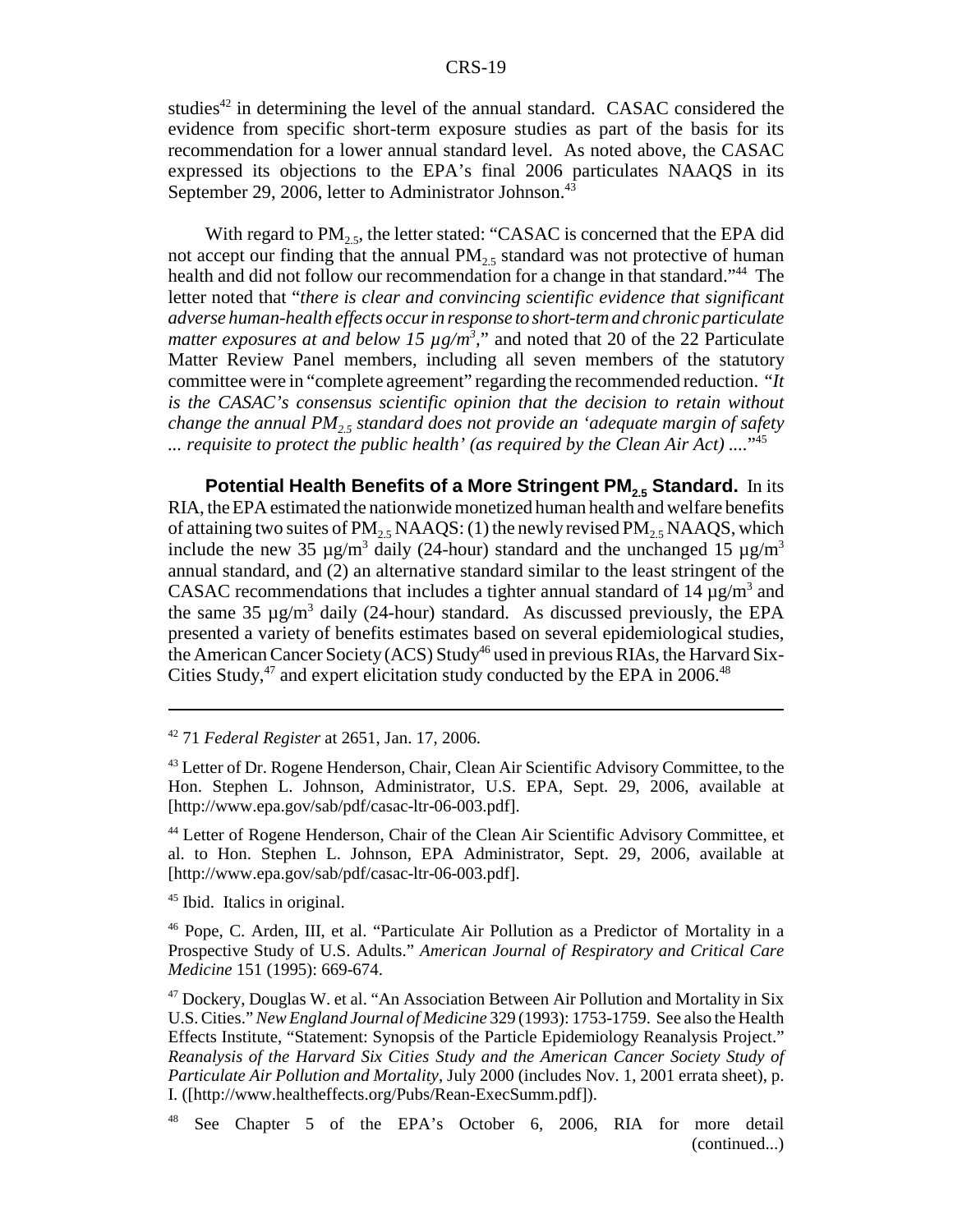The EPA estimated that attainment of the more stringent alternative  $PM_{2.5}$ NAAQS would result in \$26 billion to \$30 billion of total annual benefits in 2020, based on the ACS mortality function. This compares to a range of \$15 billion to \$17 billion estimated for compliance with the newly promulgated  $PM<sub>25</sub>$  NAAQS (see **Table 2** and discussion earlier in this report). EPA's estimate of annual benefits derived using the expert elicitation ranged from \$15 billion to \$140 billion for the more stringent alternative, compared to the agency's estimates of \$8 billion to \$76 billion for compliance with the new standard. EPA also estimated the monetary benefits ("willingness to pay") associated with improvements in visibility in selected Class I national parks and wilderness areas would be \$1.2 billion in 2020 with attainment of the more stringent alternative  $PM<sub>2.5</sub>$  standard analyzed, compared to \$530 million with attainment of the newly revised  $PM_{2.5}$  NAAQS.<sup>49</sup> EPA estimated the total annual cost associated with attainment of the alternative  $PM_2$ , NAAQS analyzed would be \$7.9 billion in 2020, compared to \$5.4 billion.

As discussed previously, a key component of the EPA's monetized benefits estimates are the agency's predicted reductions in the incidence of premature deaths and a range of adverse health effects annually in 2020 associated with compliance of the new 2006  $PM_{2.5}$  NAAQS. For example, for the more stringent attainment strategy analyzed  $(14/35 \,\mathrm{\upmu g/m^3})$ , the EPA estimated 2,200 to 24,000 fewer premature deaths based on the expert elicitation. For purposes of illustration, **Table 6** provides a comparison of EPA's predicted reductions annually for the new  $PM_{2.5}$  NAAQS (15/35  $\mu$ g/m<sup>3</sup>) with a more stringent alternative analyzed (14/35  $\mu$ g/m<sup>3</sup>), based on data from the ACS and Harvard Six-City studies, and various epidemiology studies.

<sup>48 (...</sup>continued)

<sup>[</sup>http://www.epa.gov/ttn/ecas/ria.html].

<sup>49</sup> See Appendix I *Visibility Benefits Methodology* of the EPA's October 6, 2006, RIA [http://www.epa.gov/ttn/ecas/ria.html].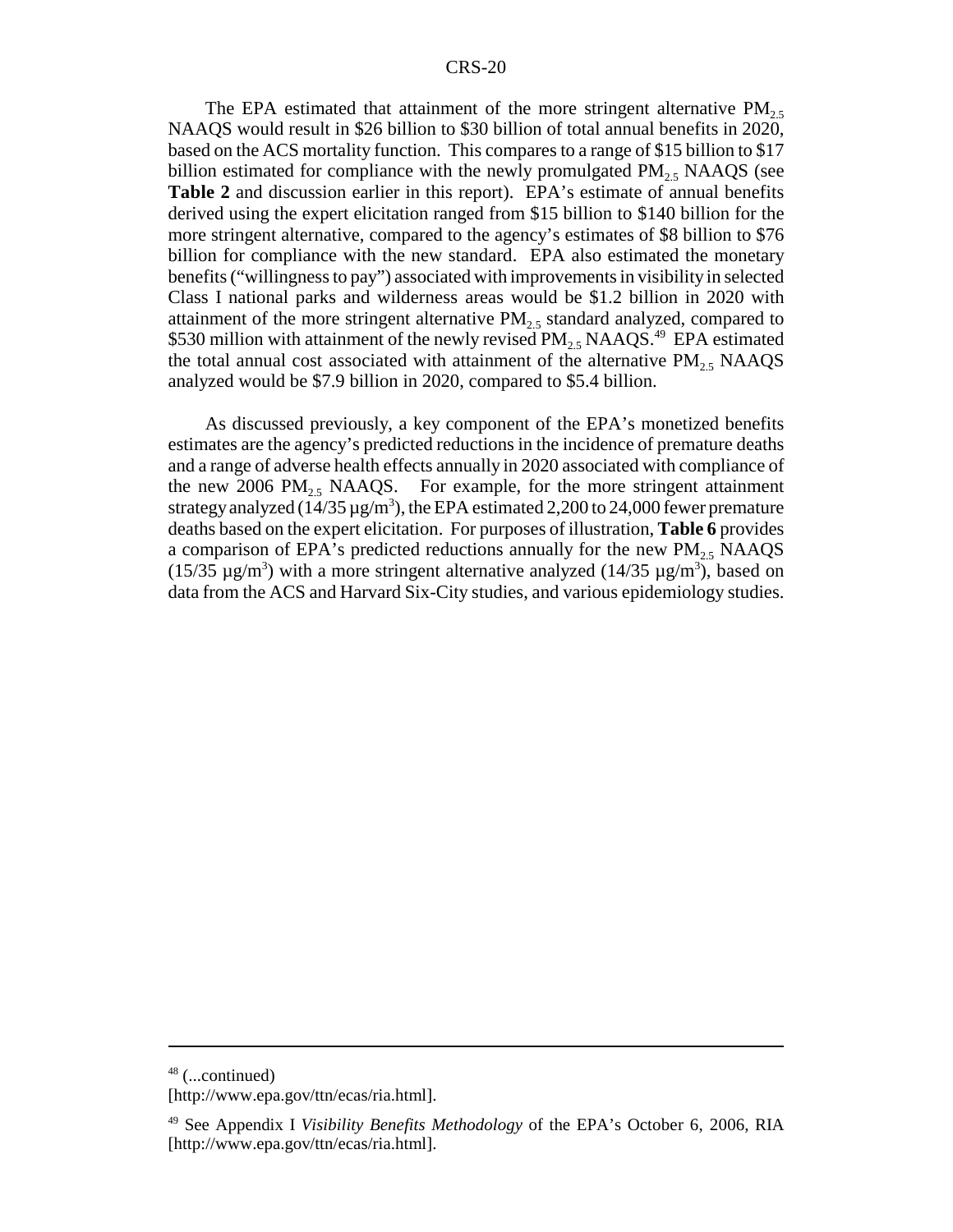|                                                                                                                          | <b>Predicted Reductions<sup>a</sup></b><br>(estimated mean) |                                                                      |  |
|--------------------------------------------------------------------------------------------------------------------------|-------------------------------------------------------------|----------------------------------------------------------------------|--|
| <b>Adverse Health Effect</b>                                                                                             | $PM_{2.5}$ NAAQS<br>$(15/35 \text{ µg/m}^3)$                | <b>More Stringent</b><br><b>Alternative</b><br>$(14/35 \,\mu g/m^3)$ |  |
| Premature deaths in individuals with preexisting<br>cardiovascular and respiratory disease                               | 2,500 to $5,700^{\circ}$                                    | 4,000 to $9,000b$                                                    |  |
| Cases of chronic bronchitis (age $>25$ )                                                                                 | 2,600                                                       | 4,600                                                                |  |
| Cases of acute bronchitis (age 8-12)                                                                                     | 7,300                                                       | 13,000                                                               |  |
| Nonfatal heart attacks (age $>71$ )                                                                                      | 5,000                                                       | 8,700                                                                |  |
| Hospital admissions for cardiovascular or<br>respiratory symptoms (age $>17$ )                                           | 1,630                                                       | 3,080                                                                |  |
| Emergency room visits for asthma (age $\langle 19 \rangle$ )                                                             | 1,200                                                       | 3,200                                                                |  |
| Cases of aggravated asthma (asthmatics age 6-18)                                                                         | 51,000                                                      | 79,000                                                               |  |
| Cases of upper and lower respiratory symptoms<br>(asthmatics age 6-18)                                                   | 97,000                                                      | 153,000                                                              |  |
| Days when individuals miss work (age 18-75)                                                                              | 350,000                                                     | 550,000                                                              |  |
| Days when individuals must restrict their<br>activities because of symptoms related to particle<br>pollution (age 18-65) | 2,000,000                                                   | 3,300,000                                                            |  |

#### **Table 6. EPA's Predicted Reductions in Adverse Health Effects Annually in 2020 Associated with Meeting the New PM2.5 NAAQS and a More Stringent Alternative**

**Source:** Prepared by the Congressional Research Service with data based on epidemiology studies presented in Chapter 5 of the Environmental Protection Agency *Regulatory Impact Analysis of the 2006 National Ambient Air Quality Standards for Fine Particle Pollution (PM2.5)* Oct. 6, 2006, and available on the EPA's website at [http://www.epa.gov/ttn/ecas/ria.html]. Estimates are rounded by EPA to two significant digits.

- a. For consistency with the emissions and benefits modeling, the EPA used national population estimates based on the U.S. Census Bureau projections. U.S. Bureau of Census. 2000. Population Projections of the United States by Age, Sex, Race, Hispanic Origin and Nativity: 1999 to 2100. Population Projections Program, Population Division, U.S. Census Bureau, Available at [http://www.census.gov/population/projections/nation/summary/np-t.txt].
- b. The range of reductions in premature deaths estimates reflect the mean estimates derived from the American Cancer Society study and the Harvard Six-City Study, respectively.

The estimates EPA derived from an expert elicitation approach were only for mortality. The results were variable from expert to expert, ranging from a mean of 2,200 to 24,000 avoided premature deaths annually in 2020 resulting from attainment of the more stringent alternative standard  $(14/35 \mu g/m^3)$  incremental to the EPA's baseline strategy for the 1997 NAAQS  $(15/65 \mu g/m^3)$ . For attainment of the new standards ( $15/35 \mu g/m^3$ ), EPA estimated 1,200 to 13,000 fewer premature deaths based on the expert elicitation.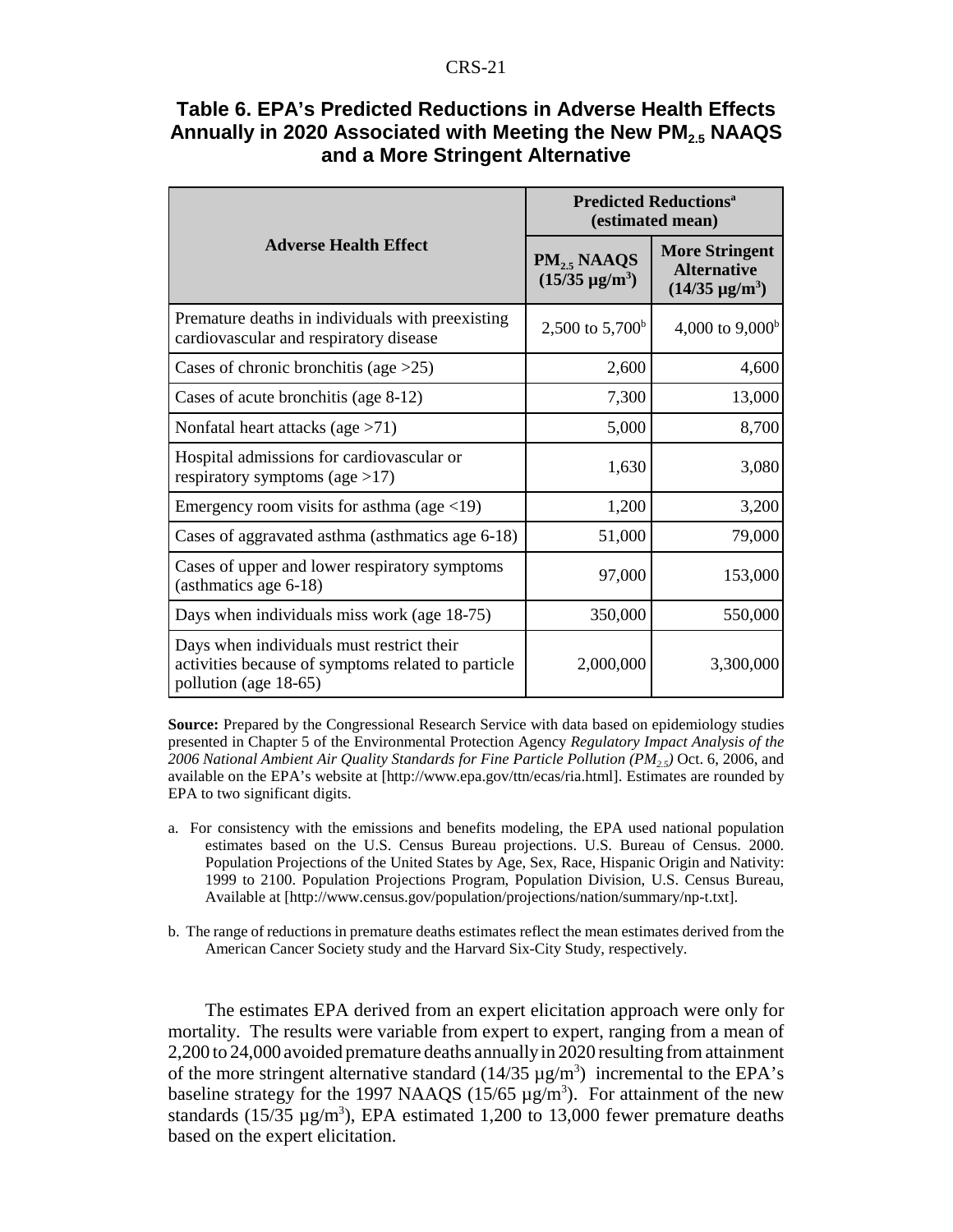#### **Coarse Particulate (PM<sub>10</sub>) Primary Standards**

**Particle Size Indicator.** The EPA and most of the CASAC panel members concluded that there was a lack of evidence (often a lack of studies) on long-term adverse health effects of specific  $PM_{10}$  measurements to support the annual standard, and that there was a specific need to address particles ranging in size from 2.5 to 10 microns.<sup>50</sup> EPA's January 17, 2006, proposal would have replaced the existing particle size indicator of 10 micrometers ( $PM_{10}$ ) with an indicator range of 10 to 2.5 micrometers ( $PM_{10-2.5}$ ), referred to as inhalable (or thoracic) coarse particles, and setting a PM<sub>10-2.5</sub> *daily* standard of 70  $\mu$ g/m<sup>3</sup> rather than the current PM<sub>10</sub> daily standard of 150  $\mu$ g/m<sup>3</sup>. At the time of its proposal, the EPA concluded that the scientific evidence supported the standard based on short-term exposure to certain coarse particles, particularly in urban and industrial areas.

In the final 206 particulates NAAQS, the EPA decided to maintain the  $PM_{10}$ , citing the limited body of evidence on health effects associated with thoracic coarse particles from studies that use  $PM_{10-2.5}$  measurements. The agency also determined that the only studies of clear quantitative relevance to health effects most likely associated with thoracic coarse particles used  $PM_{10}$ . The new 2006 particulates NAAQS retain the  $PM_{10}$  indicator and the *daily* (24-hour) standard of 150  $\mu$ g/m<sup>3</sup>.

In its September 29, 2006, letter, the CASAC said it was "completely surprised" at the decision to revert to the use of  $PM_{10}$  as the indicator for coarse particles, noting that the option of retaining the existing daily  $PM_{10}$  standard was not discussed during the advisory process and that CASAC views this decision as "highly-problematic since  $PM_{10}$  includes both fine and coarse particulate matter." The CASAC did agree that having a standard for  $PM_{10}$  was better than no standard.

The EPA indicated that it is promulgating a new federal reference method (FRM) for measurement of mass concentrations of  $PM_{10-2.5}$  in the atmosphere as the standard of reference for measurements of  $PM_{10-2.5}$  concentrations in ambient air. The EPA anticipates that the new FRM should provide a basis for gathering scientific data to support future reviews of the particulates NAAQS.<sup>51</sup> According to the EPA, these monitors will employ the latest in speciation technology to advance the science, enabling future regulation to provide more targeted protection.

The EPA's January 17, 2006, proposal to change the indicator of the standard for coarse particles was in response to a 1999 U.S. Court of Appeals for the DC Circuit decision<sup>52</sup> directing the EPA to ensure that the standard did not duplicate the regulation of fine particles. The EPA's standard for  $PM_{10}$ , as modified by the 1997

<sup>&</sup>lt;sup>50</sup> Clean Air Scientific Advisory Committee (CASAC) Review of the EPA Staff Recommendations Concerning a Potential Thoracic Coarse PM Standard in the *Review of the National Ambient Air Quality Standards for Particulate Matter: Policy Assessment of Scientific and Technical Information* (Final PM OAQPS Staff Paper, EPA-452/R-05-005, June 2005), Sept.15, 2005, [http://www.epa.gov/sab/panels/casacpmpanel.html].

<sup>51 71</sup> *Federal Register* 61143-61233, Oct. 17, 2006, *Section VI. Reference Methods for the Determination of Particulate Matter as PM<sub>10-2.5</sub> and PM<sub>2.5</sub> [http://epa.gov/pm/actions.html]*.

<sup>52</sup> *American Trucking Assns. v. EPA*, 175 F.3d 1027, 1054-55 (D.C. Cir. 1999).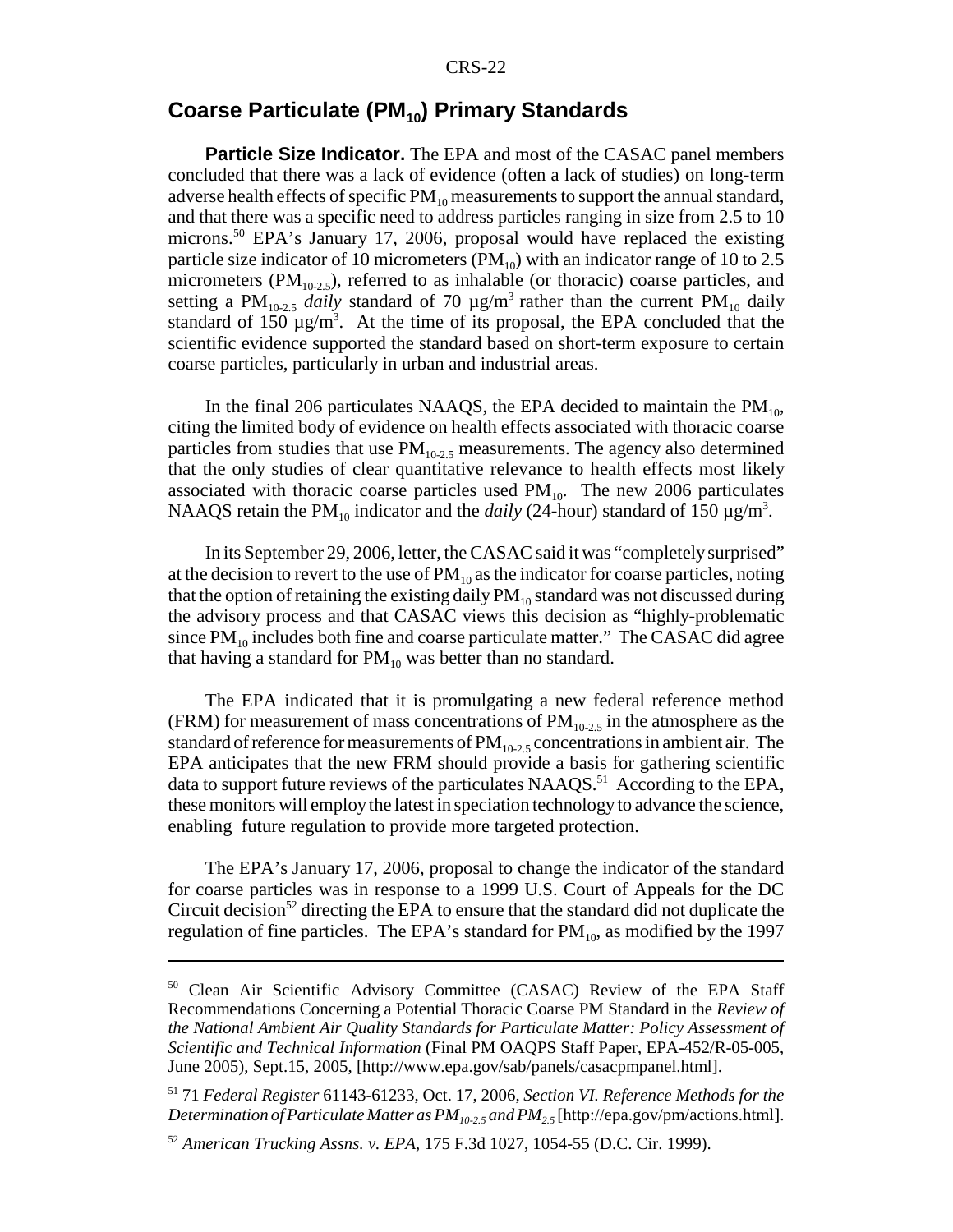changes to the particulates NAAQS, was challenged shortly after promulgation. Concluding that  $PM_{10}$  was a "poorly matched indicator" for thoracic coarse particles because it included the smaller  $PM<sub>2.5</sub>$  category as well as the larger particles, the Court of Appeals remanded the standard to the EPA. The agency now contends that it has addressed the concerns raised by the court regarding  $PM_{10}$  as an indicator for inhalable coarse particulate matter in its rationale in the final 2006 particulates NAAQS, announced September 21, 2006.<sup>53</sup> This is an issue that could potentially be challenged in further litigation.

**Rural PM<sub>10</sub> Sources.** In addition to the changes to the coarse particulates indicator, the EPA had proposed narrowing the focus of the  $PM_{10-2.5}$  standard on "urban and industrial" sources — particles typical to rural areas including "*windblown dust and soils and PM generated by agricultural and mining sources*" would *not* be subject to this standard. Additionally, the EPA proposed revoking the current 24-hour  $PM_{10}$  standards, except in areas that have 1) violating monitors, and 2) a population of 100,000 or more. The emphasis on urban and industrial areas in the January 2006 proposal was based on the findings reported in the Criteria Document, the PM staff paper, and the CASAC conclusion that "the evidence for the toxicity of  $PM_{10-2.5}$  comes from studies conducted primarily in urban areas and is related, in large part, to the re-entrainment of urban and suburban road dusts, as well as primary combustion products."54

The EPA's proposal to exclude any ambient mix of  $PM_{10-2.5}$  that is dominated by rural windblown dust and soils and particulates generated by agricultural and mining sources, and how the EPA would distinguish the sources during its implementation, raised a number of questions and resulted in numerous comments. In response to the proposal, in its March 21, 2006, letter to the EPA Administrator, the CASAC stated that while it had recognized the scarcity of information on the toxicity of rural dust, it "neither foresaw nor endorsed a standard that specifically exempts all agricultural and mining sources, and offers no protection against episodes of urban-industrial  $PM_{10-2.5}$  in areas of populations less than 100,000." The committee strongly recommended "expansion of our knowledge of the toxicity of  $PM_{10-2.5}$  dusts rather than exempting specific industries (e.g., mining, agriculture)."<sup>55</sup>

Several Members of the House Committee on Agriculture submitted a letter to EPA Administrator Stephen Johnson in July 2006 conveying support for the agency to maintain its provision to exclude agriculture and mining dust and similar sources

<sup>53 71</sup> *Federal Register* 61143-61233, Oct. 17, 2006, Section III.C.3. *Decision Not to Revise PM10 Indicator*, available at [http://epa.gov/pm/actions.html].

<sup>&</sup>lt;sup>54</sup> CASAC review. CASAC reviews, the PM criteria document, staff paper, and related information, are available at [http://www.epa.gov/ttn/naaqs/standards/pm/s\_pm\_index.html].

<sup>&</sup>lt;sup>55</sup> Letter of Dr. Rogene Henderson, Chair, Clean Air Scientific Advisory Committee, to the Hon. Stephen Johnson, Administrator, U.S. EPA, Mar. 21, 2006, available at [http://www.epa.gov/sab/panels/casacpmpanel.html], or from the federal docket for the proposed rule Docket ID No. EPA-HQ-OAR-2001-0017, on the Federal Docket website [http://www.regulations.gov/fdmspublic/component/main].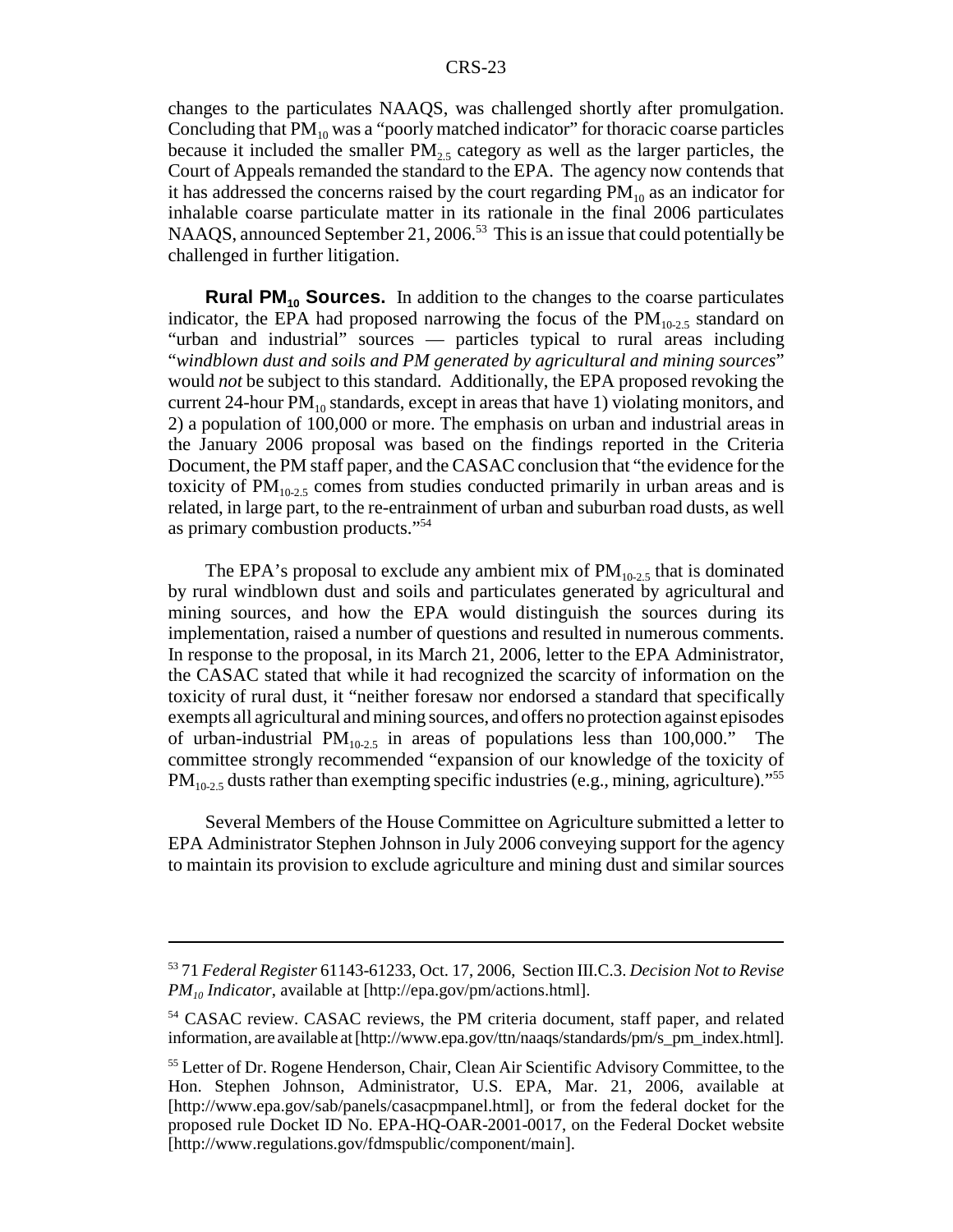of coarse particulates in the particulates NAAQS, as had been proposed.<sup>56</sup> The EPA indicated that with the exception of representatives of those sources that would have been excluded under the proposal (e.g., agriculture and mining), most commenters opposed the exclusion. Those opposed included environmental and public health groups, state and local agencies, and industries not excluded from the proposed indicator (e.g., transportation and construction).

The EPA did not exclude any areas or the types of particle in the final 2006 particulates NAAQS revisions, based on further consideration of the data and in response to comments. In its rationale for the final  $PM_{10}$  standard, the EPA continued to acknowledge that there is far more evidence concerning health effects associated with thoracic coarse particles in urban areas than in non-urban areas. However, the EPA also stated that "the existing evidence is inconclusive with regard to whether or not community-level exposures to thoracic coarse particles are associated with adverse health effects in non-urban areas."57 The EPA indicated that it is expanding its research and monitoring programs to collect additional evidence on the differences between coarse particles typically found in urban areas and those typically found in rural areas. The EPA announced the release of a final rule amending its national air quality monitoring requirements on September  $27, 2006$ <sup>58</sup>

In contrast to objections regarding other aspects of EPA's final 2006 particulates NAAQS revisions, the CASAC agreed with the EPA decision against including exemptions in its September 29, 2006, letter to the EPA Administrator. However, a number of those representing agriculture interests, including some Members of Congress, remain concerned that EPA's decision not to include the exclusions in the final 2006 particulates NAAQS will result in unnecessary burdens on the agricultural community. During the  $109<sup>th</sup> Congress$ , some Members of the House Committee on Agriculture expressed their concerns with the EPA's final actions with regard to the exemptions at a September 28, 2006, hearing regarding the EPA's pesticide programs.59

# **Secondary PM<sub>2.5</sub> and PM<sub>10</sub> Standards**

The EPA proposal, and the final 2006 particulates NAAQS, set the secondary standard for  $PM_{10}$  and for  $PM_{25}$  at the same level as their primary standard. The PM staff paper and the CASAC both recommended secondary standards at levels different from the primary in order to be more protective of visibility, and the CASAC reiterated the recommendations in its March 21, 2006, and September 29, 2006, letters to the EPA Administrator. For  $PM_{2.5}$ , the EPA PM staff paper and most

<sup>56</sup> Letter to EPA Administrator Stephen L. Johnson, from the Chairman, the Ranking Member, and other Members of the House Committee on Agriculture, July 27, 2006.

<sup>57 71</sup> *Federal Register* 61143-61233, Oct. 17, 2006, Section III.C.3. *Decision Not to Revise PM10 Indicator*, available at [http://epa.gov/pm/actions.html].

<sup>58 71</sup> *Federal Register* 61236-61328, Oct. 17, 2006, at [http://epa.gov/pm/actions.html].

<sup>59</sup> House Committee on Agriculture, Subcommittee on Conservation, Credit, Rural Development, and Research, *Review of the Environmental Protection Agency's Pesticide Program*, Sept.28, 2006.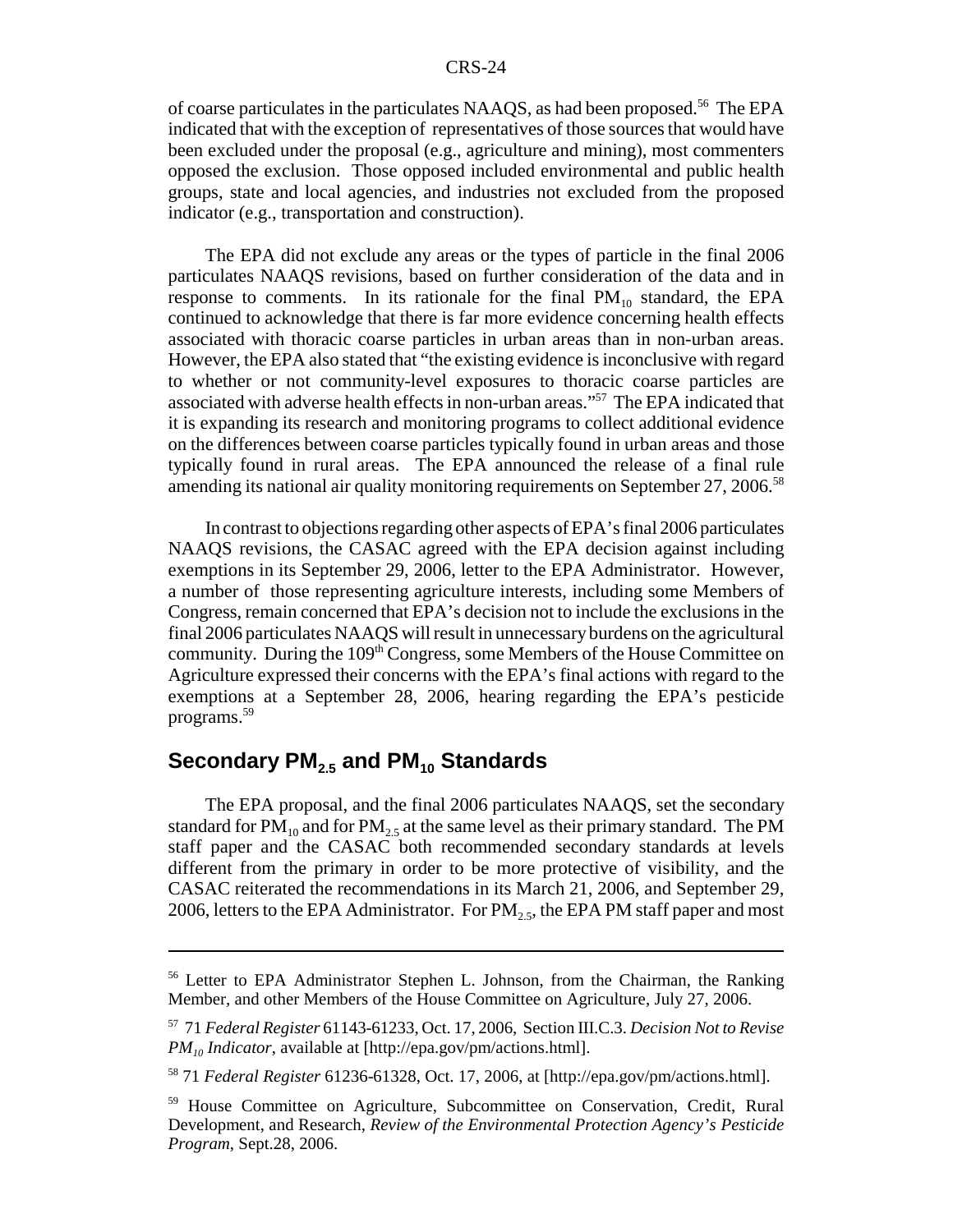of CASAC panel recommended consideration of a sub-daily standard with a level in the range of 20 to 30  $\mu$ g/m<sup>3</sup> for a four- to eight-hour midday time period, with a 92<sup>nd</sup> to 98<sup>th</sup> percentile form, as opposed to the primary daily standard at 35  $\mu$ g/m<sup>3</sup>, based on the current three-year average of the  $98<sup>th</sup>$  percentile of 24-hour  $PM_{2.5}$ concentrations. Although the CASAC agreed with setting a secondary standard at the same level as the primary standard based on the coarse particulates indicator  $PM<sub>10-2.5</sub>$ , the committee recommended that the standard not be limited to urban areas, as the EPA had proposed.

#### **Exclusion of More Recent Research**

A number of stakeholders commented that EPA should have considered certain studies that were published too recently to have been included in the 2004 criteria document that, they argued, increased the uncertainty about possible health risks associated with exposure to particulates. Others contend that there are new studies (some of them the same) in support of their arguments for a lower (more stringent) level to protect health. Some commenters, opposed to more stringent standards, argued that the agency should delay its decision regarding the PM NAAQS to take into consideration several of these studies.

At the time of the proposal the EPA declared its intention to review and evaluate significant new studies developed since 2002, and those published since the close of the criteria document, during the comment period.<sup>60</sup> With the release of its final 2006 particulates NAAQS, the EPA acknowledged that these studies provided expansion of the science and some insights regarding particulates exposure and related health effects, but determined that the new data "do not materially change any of the broad scientific conclusions regarding the health effects of PM exposure made in the 2004 PM Air Quality Criteria Document."<sup>61</sup>

## **Synopses of Stakeholder Reaction to the New 2006 Particulates NAAQS**

Based on the EPA's references to the comments in the preamble to the final 2006 particulates NAAQS revisions published October 17, 2006; a review of several comments in the Federal Docket for the January 17, 2006, proposal; and several media articles and available press releases, views of proponents and critics of stricter standards are summarized below.

*Proponents* of more stringent particulates standards generally assert that

• the standards should be at least as stringent as the more stringent combined daily and annual levels recommended in the EPA PM staff paper and those recommended by the CASAC, based on its review of the criteria and the EPA staff analysis;

<sup>60 71</sup> *Federal Register* 2625, Jan. 17, 2006 ([http://epa.gov/pm/actions.html]).

<sup>61 71</sup> *Federal Register* 61143-61233, Oct. 17, 2006 ([http://epa.gov/pm/actions.html]).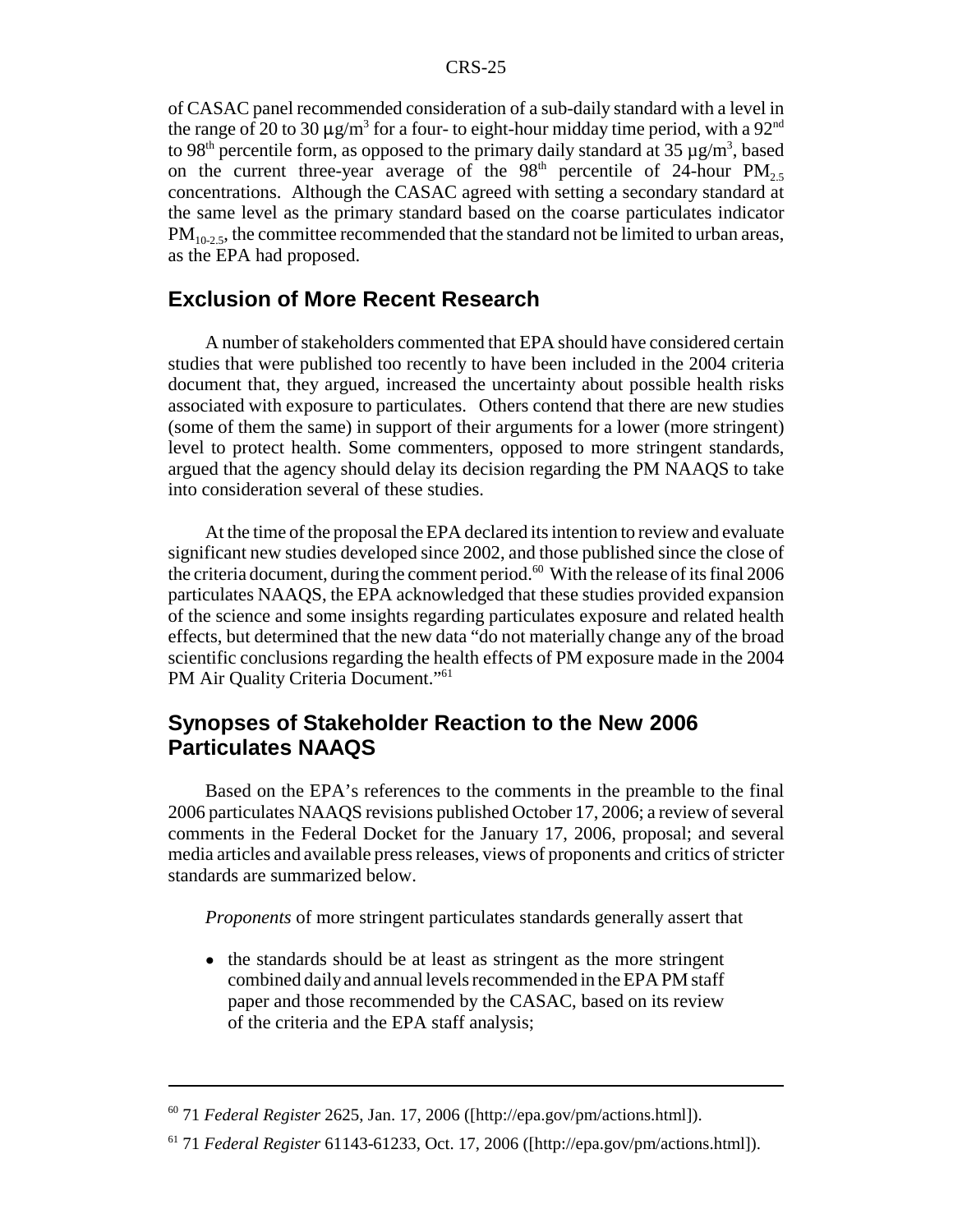- scientific evidence of adverse health effects is more compelling than when the standards were revised in 1997;
- exclusion of rural sources from the coarse particle  $(PM_{10})$  standard would not be sufficiently protective of human health and would be difficult to distinguish and implement;
- ! more stringent standards ensure continued progress toward protection of public health with an adequate margin of safety as required by the CAA, in addition to avoidance of other adverse health effects; and
- welfare effects, such as visibility, crop yield, and forest health, will be enhanced.

*Critics* of more stringent particulates standards contend that

- more stringent standards (and in some cases even the 1997 standards) are not justified by the scientific evidence; the proposal did not take into account hundreds of studies completed since the 2002 cut-off;
- requiring the same level of stringency for all fine particles without distinguishing sources is unfounded;
- ! costs and adverse impacts on regions and sectors of the economy are excessive; some commenters identified as "urban" sources contend exemption of rural particles may result in a disproportional compliance burden;
- ! those identified as "rural" sources contend exemption of rural particles is warranted by the lack of evidence regarding adverse effects associated with emission sources in these areas, and that not excluding these areas and sources creates an unnecessary burden;
- revising the standards could impede implementation of the existing particulates NAAQS and the process of bringing areas into compliance, given the current status of this process; revisions could also impede efforts to meet air quality regulations promulgated in 2005, such as the Clean Air Interstate Rule  $(CAIR)$ ;<sup>62</sup> and
- the benefits (and costs) associated with implementation of the 1997  $PM<sub>25</sub> NAAQS$ , as well as compliance with recent EPA air quality regulations, have not yet been realized.

 $62$  EPA, Clean Air Interstate Rule, Clean Air Mercury Rule, and Clean Air Nonroad Diesel Rule, at [http://www.epa.gov/cleanair2004/].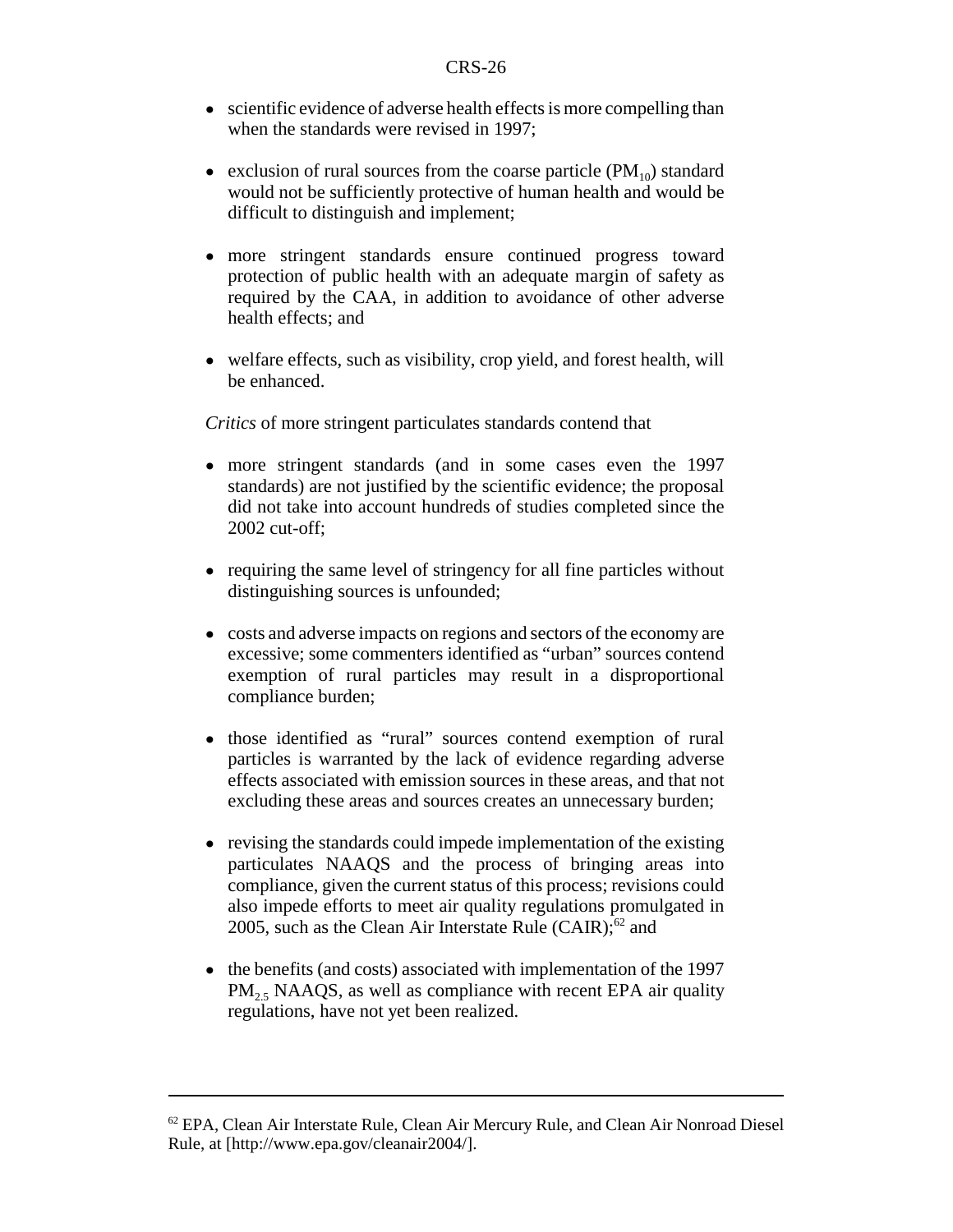In late December 2006, 13 states (New York, California, Connecticut, Delaware, Illinois, Maine, New Hampshire, New Jersey, New Mexico, Oregon, Pennsylvania, Rhode Island, Vermont), the District of Columbia, and the South Coast Air Quality Management District petitioned the U.S. Court of Appeals for the District of Columbia Circuit to review the new 2006 particulates  $NAAQS<sup>63</sup>$  In addition, several groups representing various industry and agriculture interests (including coal, iron, steel, and corn refiners; oilseed processors; farmers; and cattle and pork producers, as well as environmental and public health organizations) also filed petitions to the court challenging the new 2006 NAAQS.

# **Conclusions**

The EPA's October 17, 2006, promulgation of the final modifications to the existing particulates NAAQS following completion of its statutorily required review has sparked interest and conflicting concerns among a diverse array of stakeholders, and in Congress.

Tightening the particulates NAAQS will result in more areas classified as nonattainment and needing to implement new controls on particulate matter. States and local governments will be required to develop and implement new plans for addressing emissions in those areas that do not meet the new standards. A stricter standard means increased costs for the transportation and industrial sectors most likely to be affected by particulate matter controls, including utilities, refineries, and the trucking industry. In terms of public health, a stricter standard is estimated to result in fewer adverse health effects for the general population and particularly sensitive populations, such as children, asthmatics, and the elderly.

Because of health and cost implications, NAAQS decisions have been the source of significant concern to some in Congress for quite some time. The evolution and development of the particulates NAAQS, in particular, have been the subject of extensive oversight. When the 1997 particulates NAAQS were promulgated, Congress held 28 days of hearings on the EPA rule. Congress enacted legislation specifying deadlines for implementation of the 1997  $PM_{25}$ , NAAQS, funding for monitoring and research of potential health effects, and the coordination of the particulates (and ozone) standard with other air quality regulations.

In late December 2006, several states and industry, agriculture, business, environmental, and public health groups petitioned the D.C. Court of Appeals for the D.C. Circuit to review the new 2006 particulates NAAQS. The EPA's previous review and establishment of particulates NAAQS were the subject of litigation and challenges, including a Supreme Court decision in  $2001<sup>64</sup>$  The EPA's 1997

 $63$  Pursuant to Rule 15 of the Federal Rules of Appellate Procedure and §307(b) of the Clean Air Act, 42 U.S.C. §7607(b).

<sup>64</sup> *American Trucking Ass'ns v. EPA*, 175 F.3d 1027, 1055-56 (D.C. Cir. 1999), rehearing granted in part and denied in part, 195 F.3d 4 (D.C. Cir. 1999), affirmed in part and reversed in part, *Whitman v. American Trucking Ass'ns*, 531 U.S. 457 (2001). In March 2002, the (continued...)